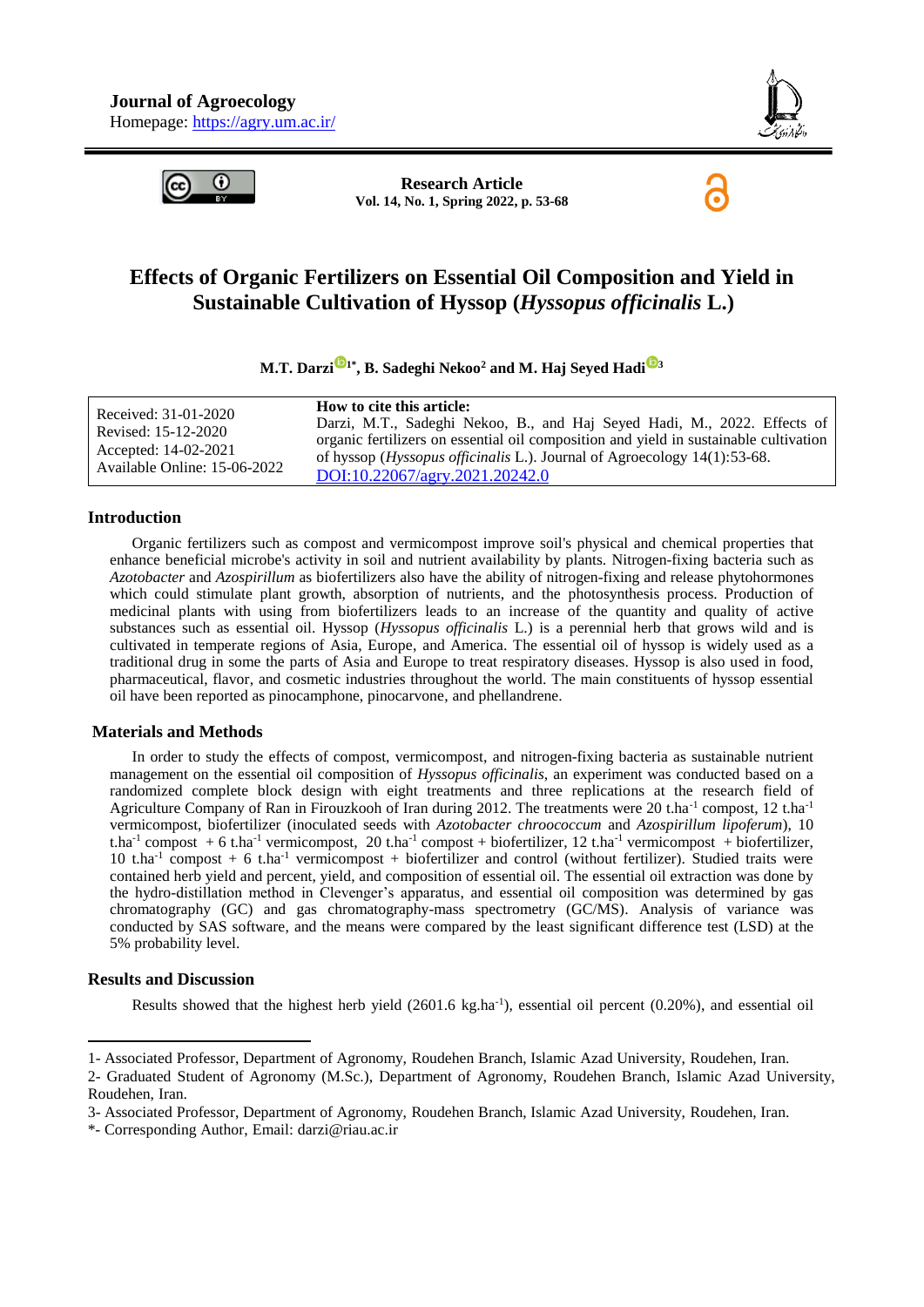yield  $(5.21 \text{ kg.ha}^{-1})$  were obtained in integrated application of 12 t.ha<sup>-1</sup> vermicomposts and biofertilizer (nitrogen-fixing bacteria)(2 lit/ha). The maximum cis Pinocamphone percent (63.56%) and beta Phellandrene percentage (9.71%) and the minimum trans Pinocamphone percent (2.50%) in an essential oil by integrated using of 10 t.ha<sup>-1</sup> compost, six t.ha<sup>-1</sup> vermicomposts, and biofertilizer and the highest Valerianol percentage (5.36%) and Phytol percentage  $(2.19\%)$  in essential oil with the application of 20 t.ha<sup>-1</sup> compost were obtained.

Integrated application of vermicompost and biofertilizer through the high ability for absorption of mineral nutrients like N, P, and K by plants and then increase of biomass amount has a positive effect on essential oil content. Increased essential oil yield in treatment of the integrated application of vermicompost  $(12 \text{ t.ha}^{-1})$  and biofertilizer can be owing to the improvement of yield attributes such as; essential oil percentage and herb yield. Some studies have reported that the application of bio and organic fertilizers can increase the content and yield of essential oil in a few medicinal plants such as basil, chamomile, and coriander. Integrated application of bio and organic fertilizers through the improvement of biological activities of soil and nutrient elements absorption such as nitrogen and phosphorus, caused more growth and biomass production, which leads to improvement of the essential oil quality. Several studies have shown a beneficial effect on the essential oil composition of medicinal plants by the integrated application of bio and organic fertilizers.

#### **Conclusion**

Generally, the highest essential oil quantity with the integrated application of 12 t.ha<sup>-1</sup> vermicomposts and biofertilizer and the highest essential oil quality with the integrated application of 10 t.ha<sup>-1</sup> compost, six t.ha<sup>-1</sup> vermicomposts and biofertilizer were obtained.

**Keywords:** Biofertilizer, Cis pinocamphone, Compost, Vermicompost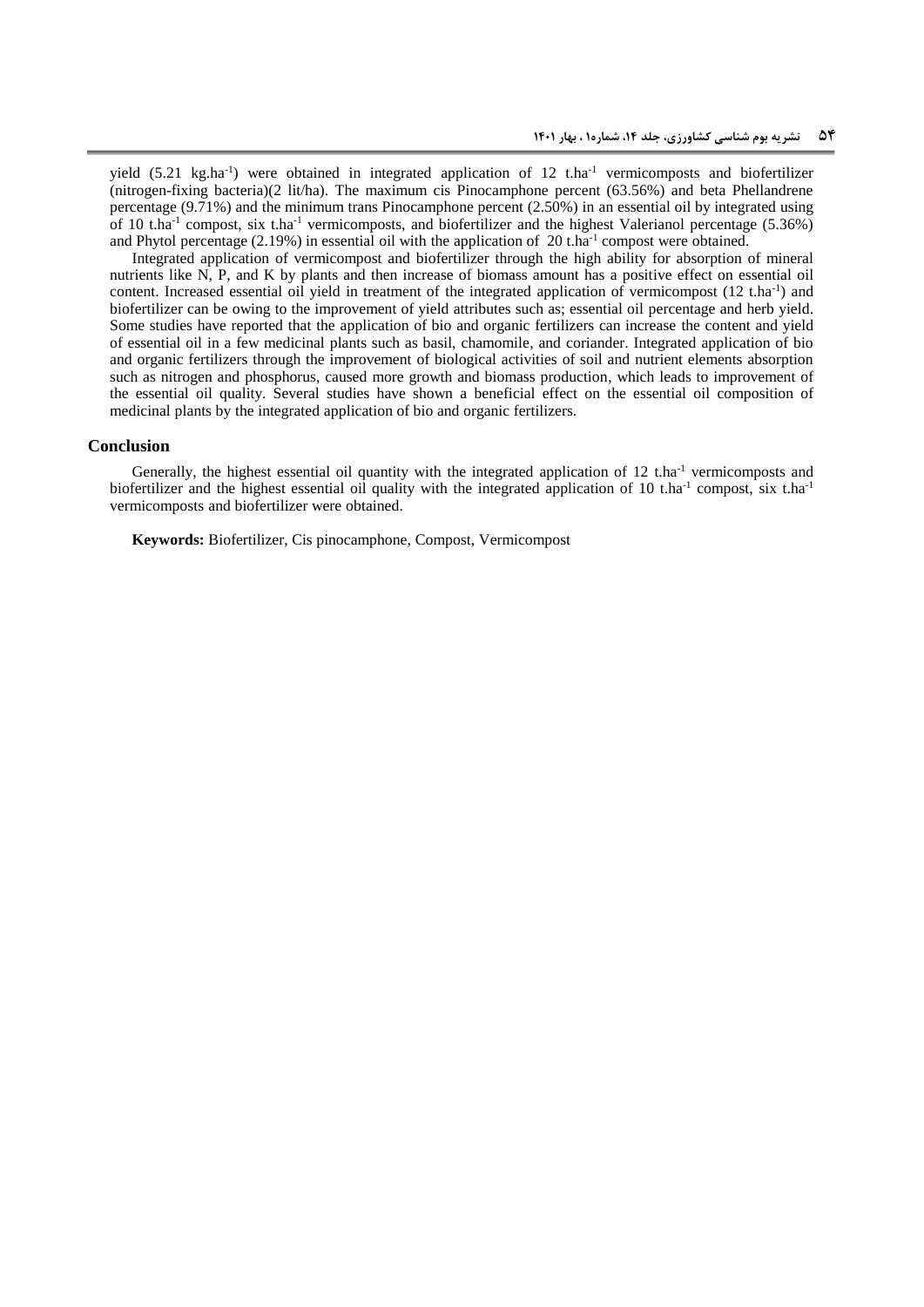

# **مقاله پژوهشی تأثـیر کودهای آلی بر ترکیب و عملکرد اسانس در کشت پایدار گیاه دارویی زوفا )***Hyssopus officinalis* **L.(**

**و محمدرضا حاج سیدهادی <sup>2</sup> ، بیژن صادقی نکو \*1 محمدتقی درزی 3** تاریخ دریافت: 1931/11/11 تاریخ بازنگری: 1933/93/52 تاریخ پذیرش: 1933/11/52

درزی، م.ت،، صادقی نکو، ب،، و حاج سیدهادی، م.ر.، ۱۴۰۱. تأثـیر کودهای آلی بر ترکیب و عملکرد اسـانس در کشـت پایـدار گیـاه دارویـی زوفـا .35-86 :)1(10 کتاورزی بومشناسی .(*Hyssopus officinalis* L.(

# **چکیده**

بهمنظور بررسی اثر کمپوست، ورمیکمپوست و باکتریهای تثبیتکننده نیتروژن بر ترکیب اسانس در کشت پایدار گیاه دارویـی زوفـا، آزمایشـی در قالب طرح پایه بلوکهای کامل تصادفی در هشت تیمار و سه تکرار در مزرعه تحقیقاتی شرکت کشاورزی ران در شهرسـتان فیروزکـوه در سـال ۱۳۹۱ انجام گرفت. تیمارهای آزمایش شامل ۲۰ تن کمپوست در هکتار، ۱۲ تن ورمیکمپوست در هکتار، کود زیستی (تلقیح بذر با *ازتوباکتر و آزوسپیریلوم)*، ۱۰ تن کمپوست + ۶ تن ورمیکمپوست در هکتار، ۲۰ تن کمپوست در هکتار + کود زیستی، ۱۲ تـن ورمـیکمپوسـت در هکتـار + کـود زیسـتی، ۱۰ تـن کمپوست + ۶ تن ورمیکمپوست + کود زیستی و شاهد (عدم مصرف کود) بودند. صفات مورد مطالعه شامل عملکرد اندام رویشـی و درصـد، عملکـرد و ترکیبات اسانس بودند. استخراج اسانس توسط روش تقطیر با آب و بهکمک دستگاه کلونجر انجام شد و ترکیبات اسانس بهوسیله گـاز کرومـاتوگرافی و گاز کروماتوگرافی با طیفسنج جرمی تعیین شدند. تجزیه واریانس توسط نرمافزار SAS و مقایسه میانگینها بهوسیله آزمون حـداقل اخـتلاف معنـی‹دار (LSD) در سطح احتمال پنج درصد انجام گرفت. نتایج حاصل از این آزمایش نشان داد که بیشترین عملکرد انـدامهـای رویشـی (۲۶۰۱/۶ کیلـوگرم در هکتار)، درصد اسانس (۲۰۰/۰ درصد) و عملکرد اسانس (۵/۲۱ کیلوگرم در هکتار) در مصرف تلفیقی ۱۲ تن ورمیکمپوسـت و کـود زیسـتی (۲ لیتـر در هکتار) بهدست آمد. بیشترین درصد سیس پینوکامفون (۶۳/۵۶٪) و درصد بتافلاندرن (۹/۷۱٪) و کمترین درصد ترانس پینوکامفون (۲/۵۰٪) در اسانس در مصرف تلفیقی ۱۰ تن کمپوست، ۶ تن ورمیکمپوست و کود زیستی و بیشترین درصد والریانول (۵/۳۶٪) و درصد فیتول (۲/۱۹٪) در اسانس در کـاربرد ٢٠ تن کمپوست حاصل گردید. در مجموع بیشترین کمیت اسانس با کاربرد تلفیقی ١٢ تن ورمی کمپوست و کود زیستی و بیشترین کیفیـت اسـانس بـا مصرف تلفیقی 14 تن کمپوسپ، 8 تن ورمیکمپوسپ و کود زاستی حاصل شد.

 $\overline{a}$ 

و**اژههای کلیدی:** سیس پینوکامفون، کمپوست، کود زیستی، ورمی کمپوست

### **مقدمه**

-1 دانشیار، گروه زراعت، واحد رودهن، دانشگاه آزاد اسالمی، رودهن، ایران. -5 دانش آموخته کارشناسیی ارشید زراعیت، گیروه زراعیت، واحید رودهین، دانشگاه آزاد اسالمی، رودهن، ایران.

-9 دانشیار، گروه زراعت، واحد رودهن، دانشگاه آزاد اسالمی، رودهن، ایران. )Email: [darzi@riau.ac.ir](mailto:darzi@riau.ac.ir) :مسئول نویسنده -)\* [DOI:10.22067/agry.2021.20242.0](https://dx.doi.org/10.22067/agry.2021.20242.0)

مصرف کودهای آلی نظیر کمپوسپ و ورمیکمپوسپ در سیستم- های کشاورزی پایدار ضمن حذف یا کاهش قابـل ملاحظـه کودهـای شیمیایی، موجب تأمین مناسب عناصر غذایی مورد نیاز گیـاه و بهبـود شرایط فیزیکی و میکروبی خاک نیز مـی گـردد (Arancon et al.,) 2<u>002; [2004](#page-12-0) ;Sharma, 2002</u> ). همچنین کاربرد کودهای زیستی نظیر *ازتوباکتر و آزوسپیریلوم علا*وهبر تثبیت نیتـروژن مولکـولی موجـود در اتمسفر از طریق تولید هورمونهای رشد گیاهی موجب بهبود وضعیت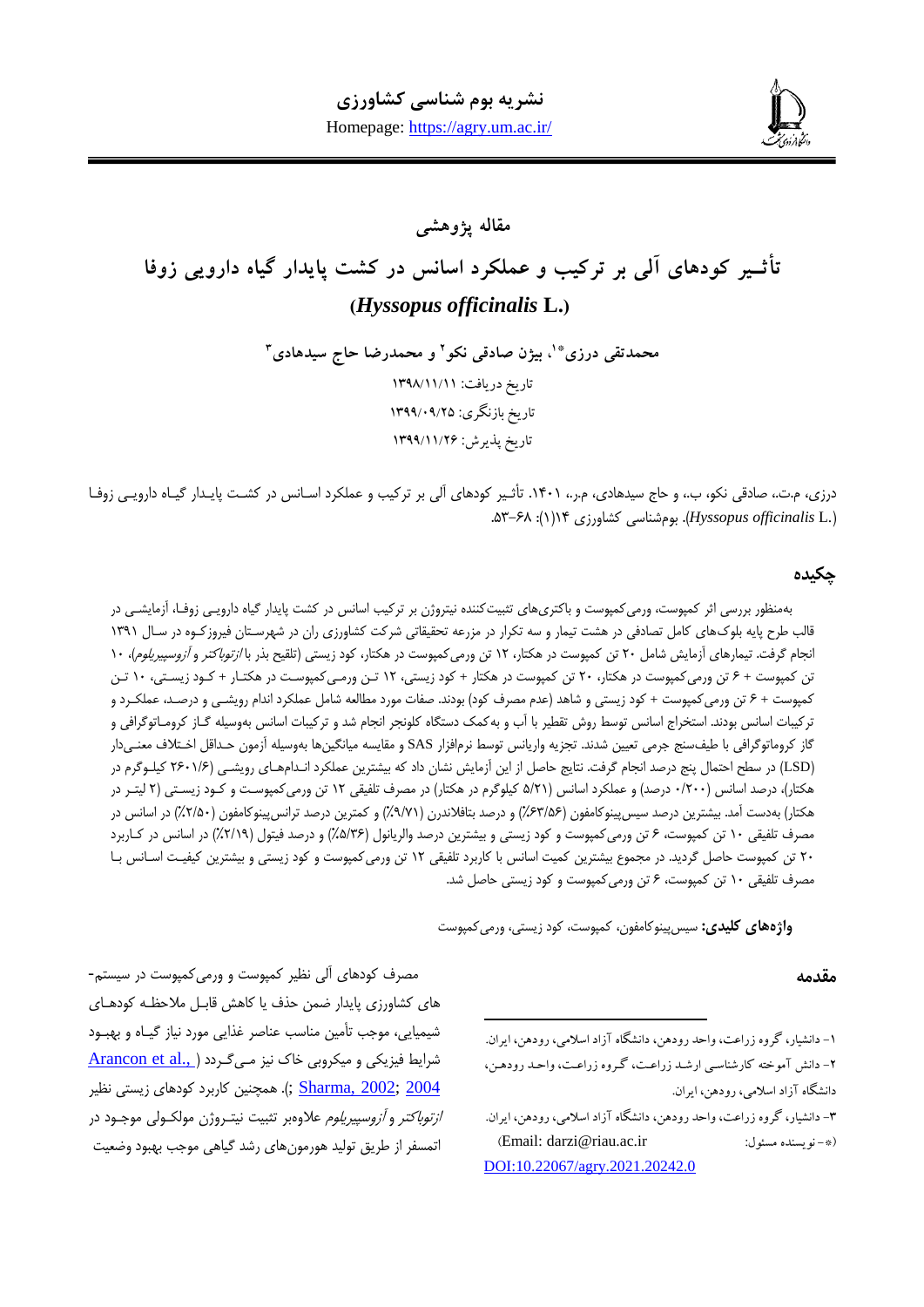تغذیه و رشد گیاه در سیستمهای پایدار میشـوند ( <u>Elghadban et</u> به توجه با . ;([Mahfouz & Sharaf Eldin, 2007](#page-14-0) [al., 2006](#page-13-0) این که در تولید گیاهان دارویی در نظامهای کشاورزی پایدار، کیفیت محصـول تولیـدی بـیش از کمیـت آن دارای اهمیـت اسـت (<u>Kamayestany et al., 2015)</u>، لـذا بررسـي واکـنش گياهـان دارویی به روشهای مدیریتی مختلف کشاورزی پایدار از جمله کـاربرد کودهای آلی و زیستی در بهبود کیفیت گیاهان دارویی بدون اسـتفاده از نهادههای شیمیایی، از اهمیت قابل توجهی برخوردار است.

از بـین گیاهـان دارویـی مـیتـوان بـه زوفـا Hyssopus) (.L *officinalis* اشارر کرد که هیاهی تتبی و چنـد سـاله از تیـرر نعناعیان اسپ که منتأ آن آسیای صـغیر هـزارش شـدر و در منـاطق مختلفآسیا، اروپا و آمریکا کشت میشود <u>(Omidbaigi, 2000</u> ; <u>Zheljazkov et al., 2012</u>). برگها و سرشاخههای گلدار ایـن گیاه معطر و حاوی اسانس هستند. مقدار اسـانس زوفـا کمتـر از یـک درصد بوده و پینوکامفون، مهمترین ترکیبات متشکله اسانس آن می-; [Pandey et al., 2014;](#page-14-2) [Omidbaigi, 2000](#page-14-1)( باشــد اين اسانس .([Zheljazkov et al., 2012;](#page-15-1) [Moghtader, 2014](#page-14-3) بهعنوان طعم و عطردهنده در صنایع کنسرو سازی و نوشـابهسـازی و نیز در صنایع آرایشـی و بهداشـتی کـاربرد فراوانـی دارد. همچنـین از اسانس زوفا در صنایع داروسازی برای مداوای سـرفه و سـرماخوردگی ; <u>Moro et al., 2011[; Kizil et](#page-14-4) al., 2010</u>) استفاده مـیشـود [2008 ,Surmeghi Salehi](#page-15-2)[;](#page-14-1)[2000 ,Omidbaigi](#page-14-1)). در رابطه بـا تحقیقات انجام گرفته درباره کاربرد کودهای آلی و زیستی بر میزان و کیفیت اسانس گیاهان دارویی، در پژوهشی روی گیـاه دارویـی زوفـا، نتان دادر شد که مصـرف 14 و 13 تـن ورمـی کمپوسـپ در هکتـار بهترتیب سبب افزایش قابل ملاحظه میزان اسانس و عملکرد اسـانس هردیـد (<u>Yousefzadeh, 2018)</u>. او بیـان داشـت احتمـالاً کـاربرد ورمیکمپوست با بهبود شرایط خاکی و افزایش دسترسـی بـه عناصـر غذایی، محتوای اسانس را در گیـاه افـزایش داده اسـت. در پژوهشـی روی هیــار دارواــی بابونــه ) .L *chamomilla Matricaria*)، مشاهده گردید که مصرف تلفیقی هشت تـن ورمـی کمپوسـت و کـود زاستی نیتروکسین )دو لیتر در هکتار( سبب بهبود بـارز عملکـرد هـل، مقدار و عملکرد اسانس و درصد کامازولن در اسانس شـد ( Haj Ali 41<u>aghi et al., 2019</u>). آنها افزایش کیفیت اسانس بابونـه را بـه تأمین مناسب عناصر غذایی و متعاقب آن، بهبود گلدهی بابونه در اثر

کاربرد کودهای آلی و زاستی مذکور، نسـبپ دادنـد. در تحقیقـی روی هیار داروای مرام هلی ).L *officinalis Salvia*)، متـاهدر هرداـد که کاربرد تلفیقی هشت تن ورمیکمپوست و باکتریهای تثبیتکننده نیتروژن، موجب افزایش عملکرد اندام رویشی، کمیت و کیفیت اسانس و عملكــرد آن شــد <u>(2017 ;Govahi et al., 2016)</u>. ايــن یژوهتگران عنوان کردند که کاربرد ترکیبی کودهای آلـی و زاسـتی مذکور با تأمین عناصر غذایی و تثبیت زیستی نیتروژن سبب سهولت و تسریع انجام واکنشهای شیمیایی جهت تولید ترکیبات ترپنی اسـانس و در نهایت، بهبود کمیت و کیفیت اسانس گردیـد. یافتـههای یـک یژوهش روی همیتهبهـار ) .L *officinalis Calendula*)، آشـکار کرد که مصرف توأم شش تن ورمیکمپوسپ و نیتروکسین )دو لیتر در هکتار) سبب افزایش معنیدار عملکرد گل، عملکرد اسانس و کیفیت آن (درصد آلفا کادینول) گردیـد (Mojtabavi & Darzi, 2018). همچنین در تحقیقی روی هیار زنیان ) *ammi Trachyspermum* .L) ملاحظه شد که کاربرد ورمی کمپوست همراه با اسید هیومیک در مقایسه با شاهد موجب افزایش درصد تیمول و پاراسـیمن در اسـانس شـد <u>(Khalesro & Malekian, 2017)</u>. در تحقیقـی روی گیـاه بادرشبی (*Dracocephalum moldavica* L.) مشـخص گردیـد که مصرف تلفیقی 34 درصد کمپوسپ با 34 درصـد کـود اورر سـبب افزایش عملکرد اندام رویشی، میزان اسانس و عملکـرد اسـانس شـد (<u>Yousefzadeh et al., 2013)</u>. در پژوهشـی هـم روی رازيانـه ).Mill *vulgare Foeniculum* )متـاهدر هرداـد کـه دو تیمـار مصرف تلفیقی 5/13 تن ورمیکمپوسپ و 3 تن کمپوسـپ و مصـرف تلفیقی ۷/۵ تن ورمیکمپوست و کود زیستی حاوی باکتری *ازتوبـاکتر* (یک کیلوگرم ماده تلقیحی در هکتار)، موجب افزایش کیفیت اسـانس (درصد آنتول) شد ( Moradi et al., 2011). آنان اظهار داشتند کـه عرضه عناصر غذایی از منابع تلفیقی آلـی و زیسـتی کـه متناسـب بـا مراحل رشدی گیاه میباشد باعث افزایش میزان آنتول اسانس گردید. هزارش تحقیقی روی بادرشبی آشکار کرد که مصرف تلفیقی 14 تـن ورمی کمپوست و کـود زیسـتی سـبب افـزایش کیفیـت اسـانس شـد بهطوری که درصد ژرانیال، نرال و نریـل اسـتات در اسـانس بـه طـرز چشمگیری افزایش یافت (Darzi & Haj Seyed Hadi, 2017). نتایج پژوهش سایر محققین روی گیاهان بادرشبی، رازیانـه و ریحـان نیز بیـانگر افـزایش میـزان اسـانس و (Ocimum basilicum L.) کیفیت آن در اثر کاربرد کودهای آلی و زیستی بـود (Hussein et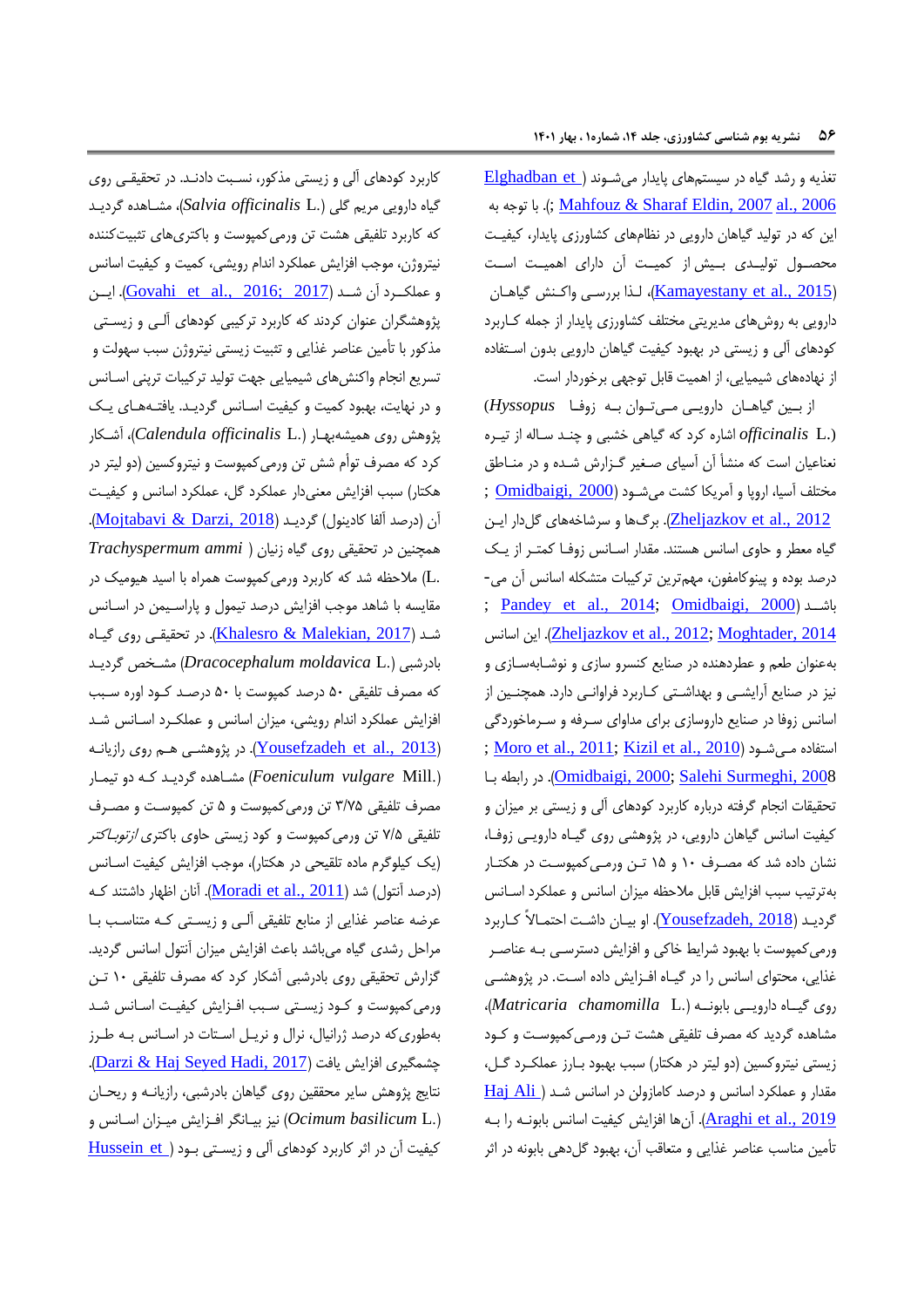[; Akbari & Gholami, 2016;](#page-12-3) [Asheghi et al.,](#page-12-2) [al., 2006](#page-13-5) .)[2018](#page-12-2)

هدف از انجام این پژوهش، تأثـیر کاربرد کودهای آلی کمپوسـت و ورمـی کمپوسـت و کـود زیسـتی حـاوی بـاکتریهـای *ازتوبـاکتر* و *آزوسپیریلوم* بر ترکیب و عملکرد اسانس گیاه دارویی زوفا برای تعیین تیمار مناسب جهت افزایش کمیت و کیفیت اسانس بود.

# **مواد و روشها**

ایـن آزمـایش در بهـار سـال زراعـی ١٣٩١-١٣٩٠ در مزرعـه تحقیقاتی شرکپ کتاورزی و دامپروری ران شهرستان یروزکور واقع در استان تهران که در عرض ۳۵ درجه و ۴۵ دقیقه شمالی و طول ۵۲ درجه و 00 دقیقه شرقی و با ارتفاع 1354 متر از سطح دراا واقع شـدر اسپ به اجرا در آمد. میانگین بارش سالیانه 038/6 میلی متر و متوسط دما حدود هشت درجه سانتی گراد است. قبل از اجرای آزمایش ابتـدا از خاک مزرعه (عمق صفر تا ۳۰ سانتیمتر) نمونهبرداری انجام گرفت و مشخص گردید که بافت خـاک لـومی رسـی، اسـیدیته ۷/۶، هـدایت الکتراکی 1/33 دسی زامن بر متر، مادر آلی 1/68 درصد، نیتـروژن 4/101 درصد، سفر 4/4406 درصد و یتاسیم 4/410 درصد میباشـد (جدول ۱). بر اساس تجزیه کودهای آلی مورد استفاده، کمپوست دارای 1/0 درصد نیتروژن، 4/53 درصد سفر و 1/0 درصد یتاسیم و ورمـی - کمپوسپ حاوی 0/15 درصد نیتروژن، 4/81 درصد سفر و 5/3 درصد یتاسیم بود )جدو 1(. آزمـااش بـه صـورت طـرح بلـوک هـای کامـل

تصادفی با هشت تیمار و سه تکرار انجام گرفت. تیمارهـای آزمـایش شامل 04 تن کمپوسپ در هکتار، 10 تن ورمـی کمپوسـپ در هکتـار، کود زیستی (تلقیح بذر با *ازتوباکتر و آزوسپیریلوم)، ۱۰* تـن کمپوسـت همرار با 8 تن ورمیکمپوسپ در هکتار، 04 تـن کمپوسـپ در هکتـار همرار با کود زاستی، 10 تن ورمیکمپوسپ در هکتار همـرار بـا کـود زیستی، ۱۰ تن کمپوست همراه با ۶ تن ورمی کمپوست و کود زیستی و شاهد (عدم مصرف کود) بودند. باکتریهای مصـرفی کـه از بخـش بیولوژی خاک مؤسسه تحقیقـات خـاک و آب کشـور تهیـه گردیـده، محلول های مجزا حاوی باکتریهای تثبیت کننده نیتـروژن بنـامهـای *ازتوباکتر* و *آزوسپیریلوم* بودند که در هر میلیلیتر از آنها در حدود ۱۰<sup>۸</sup> باکتری فعال وجود داشت. بذر زوفا مـورد اسـتفاده در ايـن تحقيـق از کشور آلمان و توسط شرکت کشاورزی گیاه گستر اصفهان تهیه شـده بود که دارای قور نامیه 34 تا 33 درصد و وزن هزار دانـه 1/45 هـرم میباشد.

بهمنظور اجرای آزمااش، اندازر هر کرت به ابعاد 0/06 × 5 متـر و حاوی شش ردیف کاشت با فاصله بین ردیف ۳۸ سانتی متر و بـین دو بوته ۱۵ سانتی متر لحاظ گردید. فاصله بین کرتها یـک متـر و بـین تکرارها دو متر در نظر گرفته شدند. در تاریخ چهاردهم اردیبهشت ماه جهت اعمال تیمارهای کمپوست، ورمیکمپوست و مخلوط کمپوست و ورمی کمپوست، در وسط هر خط کاشـت، شـیاری در سراسـر پشـته ایجاد گردید و مقادیر کودهای آلـی در داخـل شـیار ریختـه و سـپس بهوسیله شنکش بهتوبی با تاک مخلوط شدند.

|                             |                            |         | able 1- Some physical and chemical characteristics of soil in experimental site, compost and vermicompo |          |         |         |         |
|-----------------------------|----------------------------|---------|---------------------------------------------------------------------------------------------------------|----------|---------|---------|---------|
| نمونه                       | ىافت                       | اسيديته | هدايت الكتريكي                                                                                          | ماده ألى | نيتروژن | فسفر    | پتاسيم  |
| <b>Sample</b>               | <b>Texture</b>             | рH      | $EC$ (dS.m <sup>-1</sup> )                                                                              | OM(%)    | N(%)    | $P(\%)$ | $K(\%)$ |
| خاک<br>Soil                 | لومی رسی<br>Loamy-<br>Clay | 7.6     | 1.55                                                                                                    | 1.86     | 0.127   | 0.0048  | 0.072   |
| كمپوست<br>Compost           | $\overline{\phantom{0}}$   | 6.7     | 10.9                                                                                                    | 51       | 1.2     | 0.35    | 1.2     |
| ورمى كمپوست<br>Vermicompost | $\overline{\phantom{0}}$   | 8.5     | 1.8                                                                                                     | 45       | 2.13    | 0.67    | 3.9     |

**جدول -1 برخی خصوصیات فیزیکوشیمیایی خاك محل آزمایش، کمپوست و ورمیکمپوست Table 1- Some physical and chemical characteristics of soil in experimental site, compost and vermicompost**

درجه سانتی گراد بـود، در سـایه و در معـرض هـوا خشـک گردیـده و بههمراه بذور سایر تیمارها (بدون تلقیح) در عمق دو سانتی متری خاک کشت شـدند و بلافاصـله آبیـاری صـورت گرفـت. بـرای اطمینـان از جوانهزنی و حفظ تراکم در حد مطلوب، در روی هـر رداـف بـذرها بـا کاشت زوفا در بیستم اردیبهشت انجام گرفت. بدین نحو که ابتدا بخشی از بذور مورد نیـاز بـا دو محلـول مجـزا حـاوی بـاکتری هـای ازتوباکتر و آزوسپیرالوم بهصورت منفرد بهمدت 13 دقیقه تلقیح شدند. سپس در شرایطی که آسمان صاف و آفتابی و دمای هوا در حدود ۱۴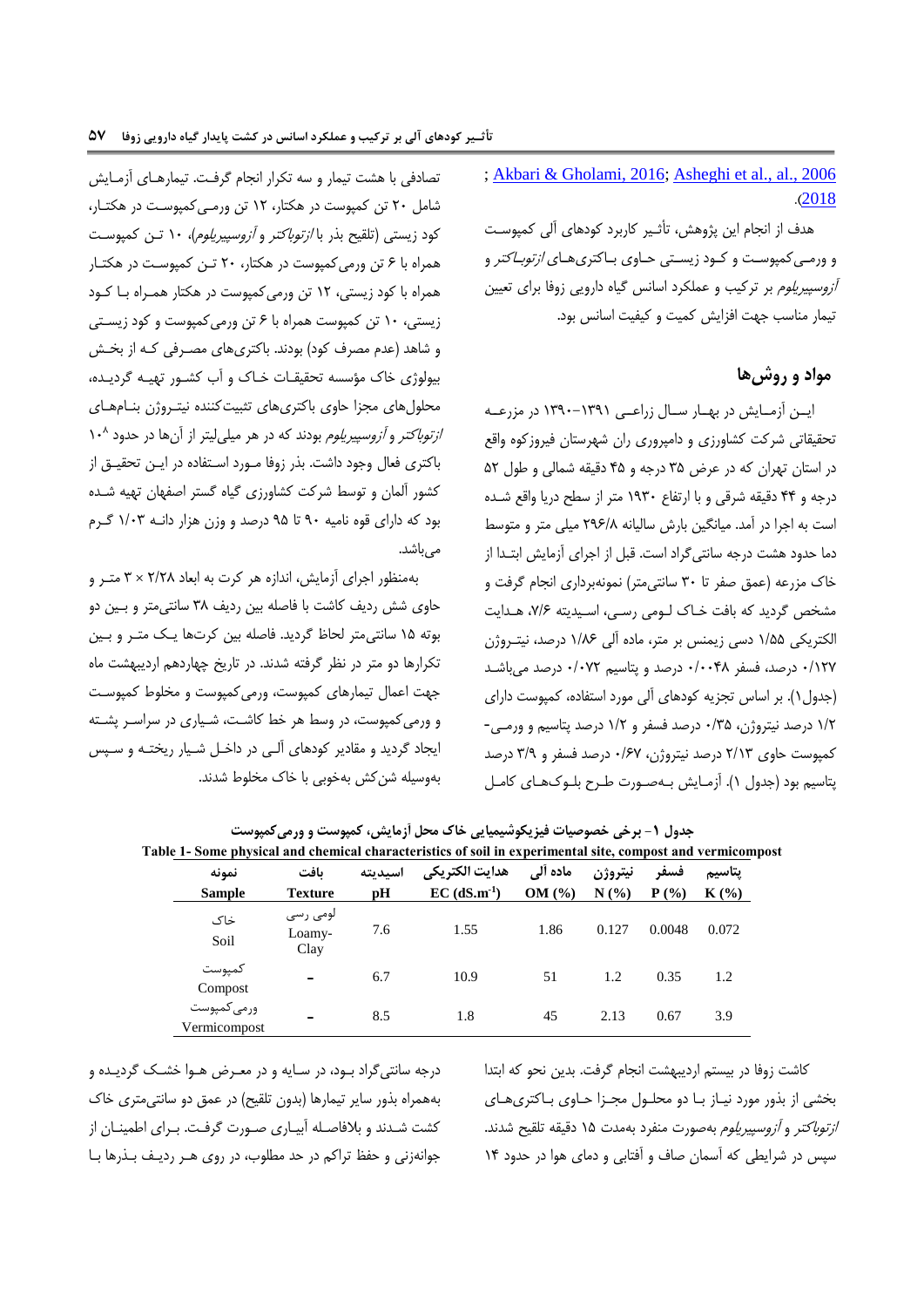تراکم بیشتری کشت شده و سپس در مرحله شش برگـی تنـک و بـر اساس تراکم 11/3 بوته در مترمربع، تنظیم شدند [\)](#page-15-4) [& Soleymani](#page-15-4) Pirzad, 2016). عملیات مبارزه با علفهای هـرز مزرعـه در شـش نوبت بهوسیله دست صورت گرفت. عملیـات آبیـاری کـه بـهصـورت سیستم آبیاری قطرهای بود، در ابتدا هر سه روز یک بار و پس از سـبز شدن بذور با توجه به شرایط اقلیمی منطقه هر شش تا هفت روز یک بار انجام گردید. برداشت زوفا در مرحله گلدهی کامل، در یک چین و در بیست و یکم شهریور ماه انجام شد. در این تحقیق، صفات عملکرد اندامهای رویشی، مقدار اسـانس، عملکـرد اسـانس و درصـد سـیس-پینوکامفون، ترانس پینوکامفون، بتافلاندرن، تیمول، والریانول و فیتـول مورد بررسی قرار گرفتند. بهمنظور تعیین عملکرد اندامهای رویشی در واحد سطح، از خطوط میانی هر کرت معادل یـک مترمربـع، بوتـه در مرحله گل دهی کامل بهروش دستی برداشت گردید. سپس در هـوای آزاد و در سایه خشک گردیـده و بعـد وزن شـده و در پایـان عملکـرد اندامهای رویشی در واحد سطح محاسبه گردیـد. بـرای انـدازهگیـری میزان اسانس، از هر کرت آزمایشی یک نمونـه ۱۰۰ گرمـی از پیکـره رویشی خشک شده در هوای آزاد، تهیه کرده که بعـد از خـرد کـردن، بهمدت سه ساعپ با استفادر از روش تقطیر با آب و با استفادر از حدود 344 میلی لیتر آب مقطر و بهوسیله دستگار کلـونجر )Clevenger)، <u>Kapooer et al., 2004; Sefidkon,</u> [\)](#page-13-6) اسانس گیری گردید 2<u>001</u>). درصـد اسـانس نیـز پـس از رطوبـتزدایـی آب آن توسـط سولفاتسدیم خشک، محاسبه گردید. همچنین برای محاسبه عملکرد اسانس، از حاصل ضرب عملکرد پیکره رویشی و میزان اسانس استفاده شد. جهت شناسایی اجـزای تشـکیل دهنـده اسـانس و تعیـین درصـد ترکیبـات عمـده موجـود در آن (شـامل سـیسپینوکـامفون، تـرانس-پینوکامفون، بتـافلانـدرن، تیمـول، والريـانول و فيتـول) بـهترتيـب از دستگاههای کروماتوگرافی گازی با طیفسنج جرمـی` (GC/Mass)  $^{\mathsf{v}}$ مدل Agilent 5973، ساخت کشور آمریکا) و کروماتوگرافی گازی $^{\mathsf{v}}$  $\gamma$ (مدل 1000 $\gamma$  Acme 6000 Acme) (GC) پژوهشکده گیاهان دارویی جهاد دانشگاهی کرج استفاده گردید. پـس از تزریق اسانس به دستگاههای نامبرده، شناسایی ترکیبات تشكیل-دهنده اسانس به کمک زمان بـازداری ترکیـبهـا، شـاخص بـازداری طیف جرمی و مقایسه این پارامترها با شاخصهای موجـود در کتـاب

 $\overline{a}$ 

مرجع <u>(Adams, 2007</u>) و با استفاده از طیفهای جرمی ترکیبهای استاندارد و اطلاعات موجود در کتابخانه کـامپیوتری صـورت گرفـت. درصد نسبی اان ترکیبهـا نیـز بـا محاسـبه سـطوح زاـر منحنـی در کروماتوگرامها محاسبه شد (Adams, 2007).

جهت تجزیه و تحلیل دادهها از نرمافزار آماری SAS نسخه ۹/۱ استفاده گردید و مقایسه میانگین هـا توسـط آزمـون حـداقل اخـتلاف معنیدار ؓ (LSD) در سطح احتمال پنج درصد، انجام گرفت.

## **نتایج و بحث**

#### **عملکرد اندام رویشی**

تأثیر تیمارهای مختلف بر عملکرد انـدام رویشـی در سـطح یـک درصد معنیدار گردید (جدول ۲). مقایسه میـانگین تیمارهـا نشـان داد که عملکرد اندام رویشی در تیمار مصرف ١٢ تن ورمی کمپوست همراه با کـود زیسـتی (۱/۶۰۱۶ کیلـوگرم در هکتـار) در مقایسـه بـا شـاهد )366/4 کیلوهرم در هکتار( در حدود دو و نیم برابر بیتتر بـود ، امّـا بـا سایر تیمارهای کود آلی و زیستی اختلاف آمـاری نداشـت (جـدول ٣) که این موضوع میتواند تا حدود زیادی به تأثیرگذاری تقریباً یکسـان تیمارهای جداگانه و تلفیقی کودهای آلی و زیستی بر وزن خشک بوته و در نهااپ، عملکرد اندام رواتـی، مربـوط باشـد. در همـین رابطـه، گواهی و همکاران (<u>Govahi et al., 2017</u>) نشان دادند که مصرف تلفیقی 6 تن ورمیکمپوسپ و باکتریهای تثبیـپ کنننـدر نیتـروژن، موجب افزایش معنیدار عملکرد اندام رویشی در گیـاه مـریم گلـی در مقایسه با شاهد شد. آنان اظهار داشتند اثرات مثبت و همافزایـی بـین ورمیکمپوسپ و باکتری از طراق تأثیر مثبپ آنهـا بـر بسـتر رشـد، افزایش سطح ریشه و جذب بیشـتر عناصـر غـذایی، موجـب افـزایش فعالیتهای فتوسنتزی، رشد و عملکرد گیـاه مـی5ردنـد. در پژوهشـی روی هیار بابونه نیز متاهدر شد کـه مصـرف 6 تـن ورمـی کمپوسـپ همراه با کود زیستی نیتروکسین موجب بهبود قابل توجه عملکرد گـل گردیــد <u>([Haj Ali Araghi et al., 2019](#page-13-2))</u>. آنهـا بیـان داشــتند مصرف کود زیستی نیتروکسین در کنار ورمیکمپوست، علاوهبر تثبیت نیتروژن با کمک به افزایش جمعیت و فعالیت ریزجانداران مفید خاک در جهپ راهمی بیتتر عناصر معدنی عمل کردر و سبب بهبود رشد و عملکرد گل میشود.

**.** 

<sup>1-</sup> Gas chromatography- mass spectrometry

<sup>2</sup> - Gas chromatography

<sup>3-</sup> Least significant difference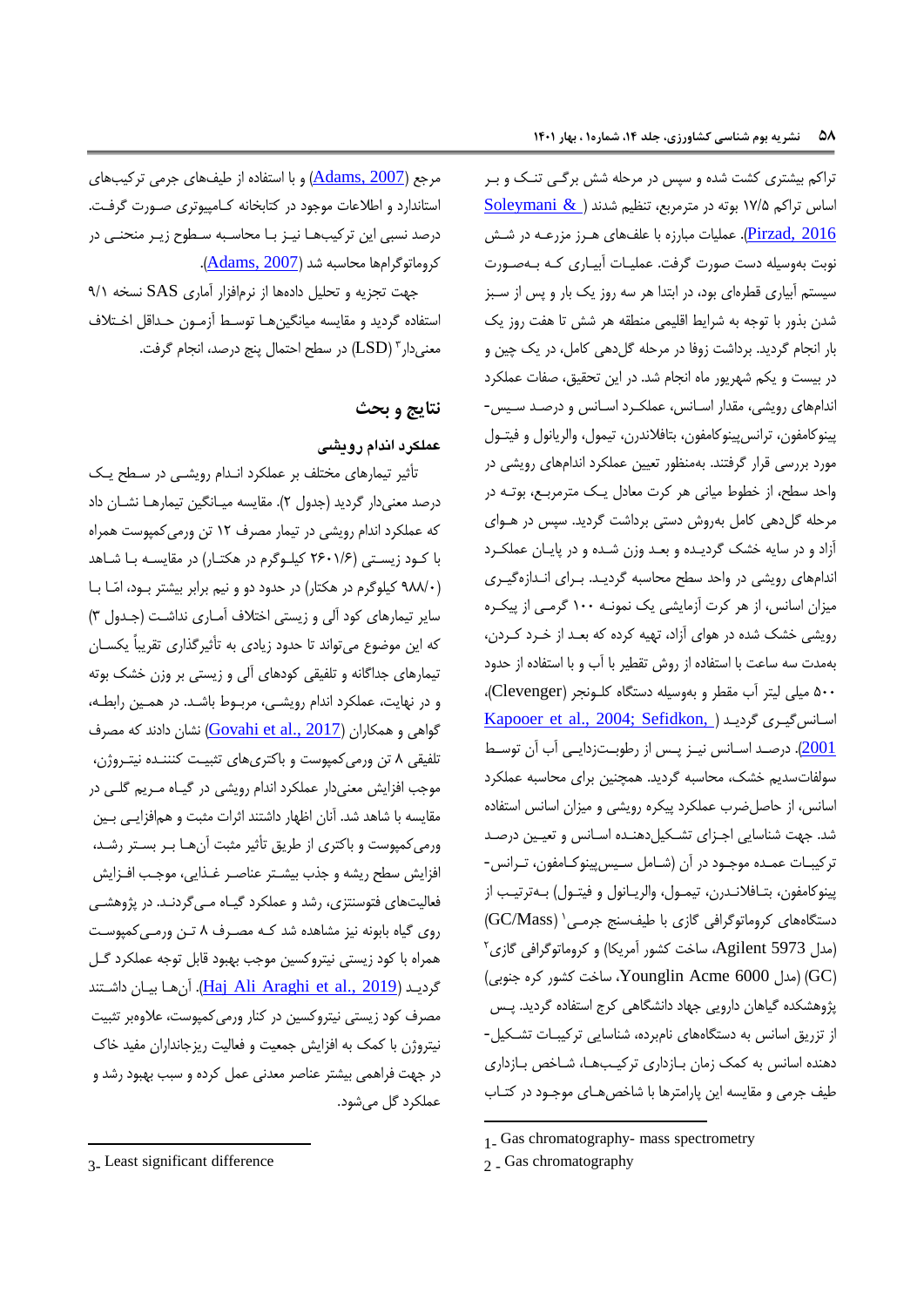|                         |                    |                                     |                                               |                                                  |                                                           | Table 2- Analysis of variance (mean of squares) of effect of compost, vermicompost and biofertilizer on studied traits in hyssop<br>جدول ۲- تجزیه واریانس (میانگین مربعات) تاثیر کمپوست، ورمی کمپوست و کود زیستی بر صفات مورد مطالعه در گیاه زوفا |                                                    |                                    |                                            |                                 |
|-------------------------|--------------------|-------------------------------------|-----------------------------------------------|--------------------------------------------------|-----------------------------------------------------------|---------------------------------------------------------------------------------------------------------------------------------------------------------------------------------------------------------------------------------------------------|----------------------------------------------------|------------------------------------|--------------------------------------------|---------------------------------|
| منابع تغييرات<br>S.0. V | درجه<br>أزادى<br>J | عملكرد اندام<br>Herb yield<br>رويشى | درصد اسانس<br><b>Essential oil</b><br>percent | <b>Essential oil</b><br>عملكرد<br>اسانس<br>yield | pinocamphone<br>درصد سیس<br>پينو کامفون<br>percent<br>Cis | پینوكامفون Trans<br>pinocamphone<br>درصد ترانس<br>percent                                                                                                                                                                                         | بتافلاندرن Beta<br>phellandrene<br>percent<br>درصد | Thymol<br>percent<br>درصد<br>تيمول | Valerianol<br>والريانول<br>percent<br>درصد | درصد فيتول<br>percent<br>Phytol |
| Replication<br>تكرار    |                    | $136231.4^{ns}$                     | $0.0015$ <sup><math>ns</math></sup>           | $0.5261$ <sup>ns</sup>                           | $2.3976$ <sup>ns</sup>                                    | $0.4591^{n s}$                                                                                                                                                                                                                                    | $1.2924^{ns}$                                      | $0.1999^{ns}$                      | $0.2485$ <sup>ms</sup>                     | $0.0003$ <sup>ns</sup>          |
| Treatment<br>تيمار      |                    | 72283.4                             | **<br>0.0023                                  | 4.559                                            | **<br>176.1                                               | **<br>156.6                                                                                                                                                                                                                                       | **<br>4.487                                        | **<br>1.993                        | **<br>7.385                                | $2.041$ <sup>**</sup>           |
| Error<br>ځا             |                    | 139714.08                           | 0.0007                                        | 1.103                                            | 5.594                                                     | 0.5028                                                                                                                                                                                                                                            | 0.5768                                             | 0.1246                             | 0.1011                                     | 0.0024                          |
| ضریب تغییرات CV<br>(2)  |                    | 17.21                               | 17.18                                         | 29.21                                            | 4.92                                                      | 6.33                                                                                                                                                                                                                                              | 9.57                                               | 8.88                               | 11.60                                      | 4.60                            |
|                         |                    |                                     | dealers when                                  |                                                  |                                                           | こころ こうしょう こうしゅう こうしょう こうしょう こうしょう しゅうしょう こうしゃ しゅうしゅ しゅうしゅ しゅうしゅう しゅうしゅう しゅうしゅう しゅうしゅう<br>ns ، * و  ** : بەترتیب غیرمعنیدار و معنیدار در سطح احتمال ۵ و ۱ درصد.                                                                                    |                                                    |                                    |                                            |                                 |

| $\mathbf{m}$<br>×<br>)<br>Q<br>زمىد. | $\tilde{\zeta}$<br>$100 -$<br>nc |
|--------------------------------------|----------------------------------|
|--------------------------------------|----------------------------------|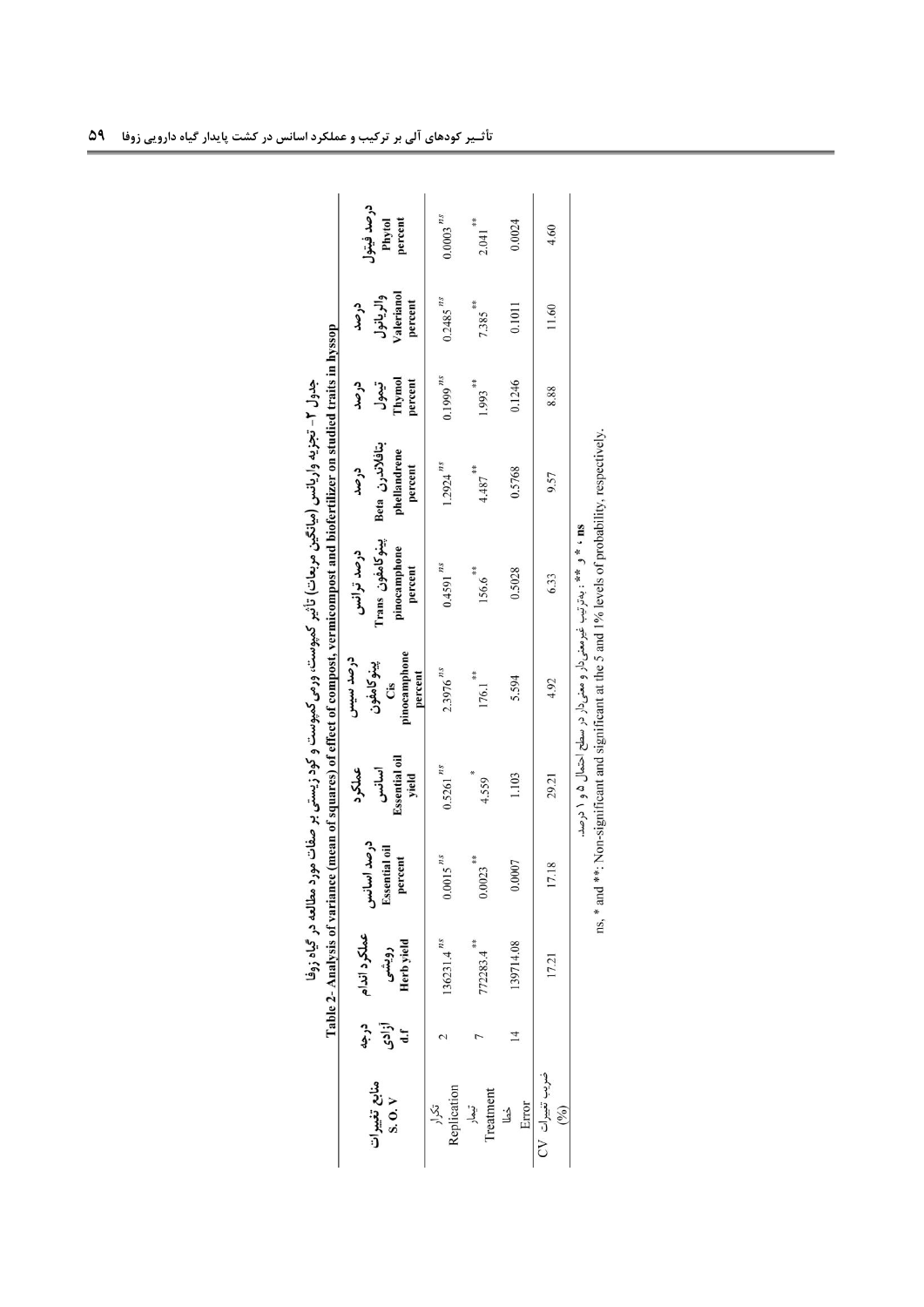| Table 3- Mean comparison of organic and bio-fertilizers effect on quantitative qualitative characteristics of hyssop essential oil | عملكرد اندام                            | درصد                                  |                                                               | درصد سیس                                        | درصد ترانس                                          | درصد                                              | درصد                               | ترصد                                       | درصد                                     |
|------------------------------------------------------------------------------------------------------------------------------------|-----------------------------------------|---------------------------------------|---------------------------------------------------------------|-------------------------------------------------|-----------------------------------------------------|---------------------------------------------------|------------------------------------|--------------------------------------------|------------------------------------------|
| Treatments<br>تيمار                                                                                                                | Herb vield<br>$(\log \ln 3^1)$<br>رويشى | Essential oil<br>percent (%)<br>أصالس | عملكرد اسالس<br>Essential oil<br>yield (kg.ha <sup>+)</sup> ) | pinocamphone<br>percent (%)<br>يبنو كامغون<br>Ĝ | pinocamphone<br>percent (%)<br>يبنو كامفون<br>Trans | phellandrene<br>percent (%)<br>بتافلاندرن<br>Beta | percent<br>Thymol<br>تيمول<br>(96) | Valerianol<br>والريانول<br>percent<br>(90) | percent<br>Phytol<br>فيتول<br>$\epsilon$ |
| Compost (20 t.ha <sup>-1</sup> )<br>كبوست                                                                                          | 2308.9                                  | 0.123                                 | 2.81                                                          | 35.84                                           | 3.80                                                | 7.34                                              | 3.28                               | 5.36                                       | 2.19                                     |
| Vermicompost (12 t.ha <sup>-1</sup> )<br>ورمی کیپوسٹ                                                                               | 2218.1                                  | 0.153                                 | 3.38                                                          | 51.02                                           | 7.47                                                | 6.76                                              | 4.56                               | 2.82                                       | 1.29                                     |
| Biofertilizer<br>کود زیستی                                                                                                         | 2215.6                                  | 0.160                                 | 3.55                                                          | 45.64                                           | 14.62                                               | 8.15                                              | 4.53                               | 2.56                                       | 1.48                                     |
| Vernicompost (6 tha <sup>-1</sup> )<br>کیوست + ورمی کیپوست<br>Compost (10 tha <sup>-1</sup> ) +                                    | 21083                                   | 0.176                                 | 3.80                                                          | 47.76                                           | 19.47                                               | 8.49                                              | 292                                | 1.65                                       | 0.10                                     |
| Compost (20 tha <sup>-1</sup> ) +<br>كيوست + كود زيستى<br>Biofernlizer                                                             | 2377.1                                  | 0.176                                 | 4.11                                                          | 48.33                                           | 1926                                                | 8.83                                              | 4.95                               | 1.79                                       | 0.17                                     |
| ورمی کیوست + کود زیستی<br>Vernicompost (12 t.ha <sup>-1</sup> )<br>$+$ Biofertilizer                                               | 2601.6                                  | 0.200                                 | 5.21                                                          | 46.11                                           | 5.07                                                | 5.86                                              | 2.90                               | 4.79                                       | 212                                      |
| Vermicompost (6 tha <sup>-1</sup> ) +<br>کیوست + ورمی کیوست +<br>Compost (10 tha <sup>-1</sup> )<br>Bioferrilizer<br>گود زيستس     | 2554.9                                  | 0.176                                 | 4.70                                                          | 63.56                                           | 2.50                                                | 9.71                                              | 4.49                               | 0.84                                       | 0.49                                     |
| Control<br>شاهد                                                                                                                    | 988.0                                   | 0.120                                 | 1.18                                                          | 46.31                                           | 17.41                                               | 8.29                                              | 4.15                               | 2.10                                       | 0.75                                     |
| LSD value                                                                                                                          | 654.5                                   | 0.048                                 | 1.83                                                          | 4.14                                            | 124                                                 | 133                                               | 0.61                               | 0.55                                       | 0.08                                     |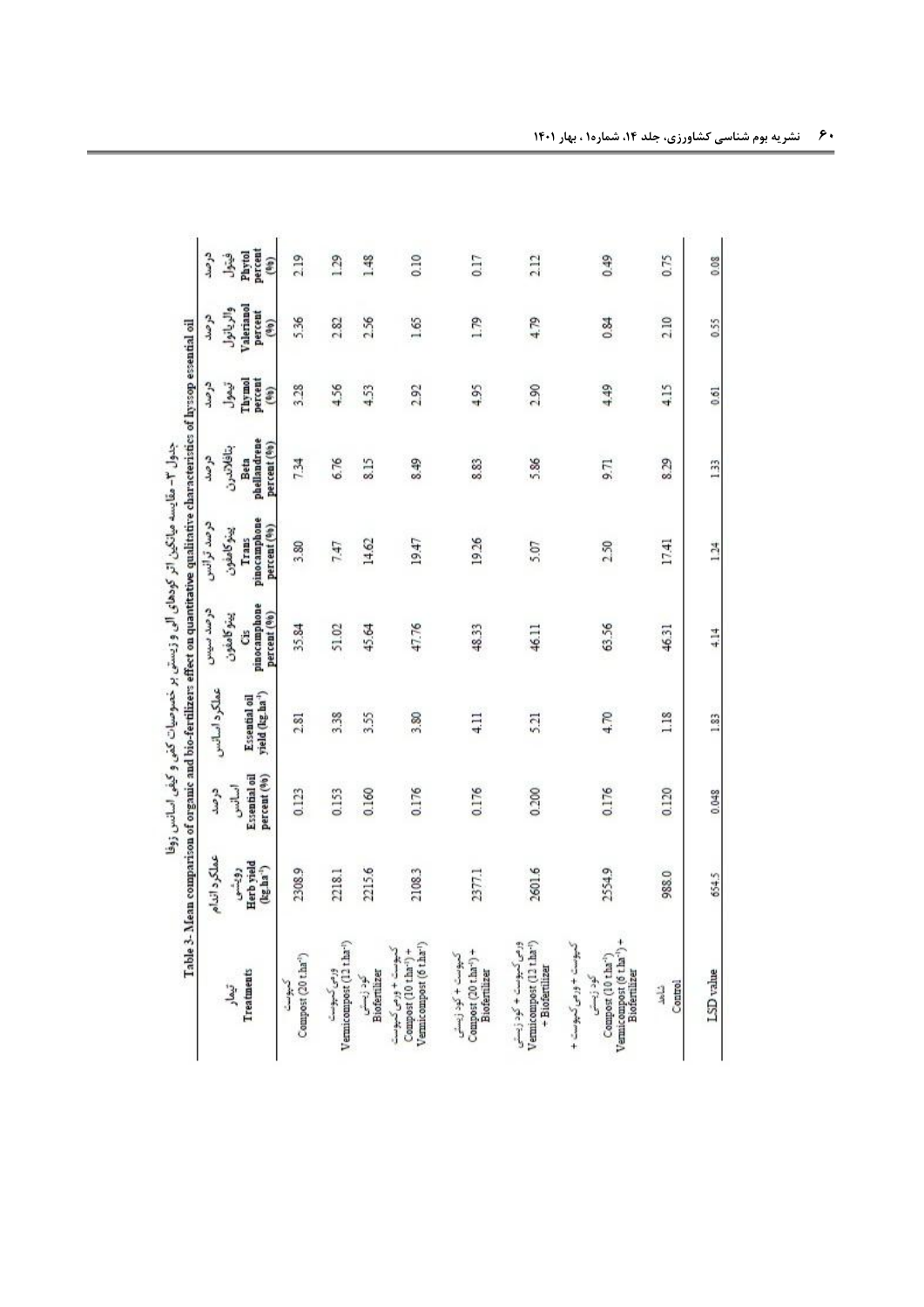نتایج دو تحقیق دیگر نیز مبین آن بـود کـه مصـرف تلفیقـی ۵۰ درصد کمپوسپ با 34 درصد کود اورر و کـاربرد تـوأم 8 تـن ورمـی - کمپوست و نیتروکسین، بهترتیب باعث افزایش معنیدار عملکرد اندام رواتی هیار بادرشبی و عملکرد هل هیار همیتـه بهـار ) *Calendula* ; [Yousefzadeh et al., 2013](#page-15-3)( شـــد( *officinalis* L. .)[Mojtabavi & Darzi, 2018](#page-14-6)

### **درصد اسانس**

تأثیر تیمارهای مختلف بر درصـد اسـانس در سـطح یـک درصـد معنیدار گردید (0.01 $p<$ (جدول ۲). مقایسه میانگین تیمارها نشـان داد که میزان اسانس در تیمار مصرف ١٢ تن ورمی کمپوست همراه با کود زیستی (۲۰۰/۰ درصد) در مقایسـه بـا دو تیمـار مصـرف ۲۰ تـن کمپوست (۱۲۳/۰ درصد) و شاهد (۱۲۰/۰ درصد) بهترتیـب در حـدود 85 و 81 درصد بیتتر بود، امّا با ساار تیمارهـای کـود آلـی و زاسـتی اختلاف آماری نداشت (جدول ۳). سایر تیمارهای تلفیقی (کمپوست + ورمی کمپوست، کمپوست + کود زیستی و کمپوست + ورمی کمپوست + کود زیستی) نیز برتری معنیداری از نظر درصد اسانس نسبت بـه شاهد داشـتند و ایـن در حـالی اسـت کـه اخـتلاف معنـیداری بـین تیمارهای منفرد کود آلی و زاستی با شاهد متاهدر نتد. از آنجائی که حضور عناصری نظیر نیتروژن و سفر برای تتکیل اسـان ضـرور ی میباشد <u>(Loomis & Corteau, 1972)</u>، لذا به نظر مـی رسـد در تیمارهای ترکیبی و بـهویـژه تیمـار مصـرف تلفیقـی ١٢ تـن ورمـی-کمپوست و کود زیستی، کود آلی و زیسـتی دارای یـک اثـر مثبـت و افزایشی روی هم بوده بهطوریکه کـود آلـی موجـب بهبـود فعالیـت باکتریهای تثبیپکنندر نیتروژن موجـود در کـود زاسـتی شـدر و در مجموع، از طریق فراهمی جذب مطلوب فسفر و نیتروژن و نقشی کـه این عناصر در تولید کلروفیل و تأمین آنزیمهای مورد نیاز گیاه دارنـد، باعث افزایش بافـتهـای فتوسـنتزی و متعاقـب آن افـزایش میـزان [Mohammadpour Vashvaei et al.,](#page-14-9) ) اسانس شده است [2015](#page-14-9)(. در همــین رابطــه، در یژوهتــی روی مــرزر ) *Satureja* .L *hortensis* )متاهدر شد که مصـرف ترکیبـی کودهـای زاسـتی )نیتروکسین + بیو سفر + بیوسولفور( موجب ا زااش درصد اسان شد داشتند ([Gholami Sharafkhaneh et al., 2015](#page-13-7)). آنان اذعان داشتند که در تیمار تلفیقی بهعلت بهبود ویژگیهای رشدی نظیر سطح بـرگ

و ماده خشک گیاه، درصد اسانس نیز افزایش یافته بود. تحقیقات حاج علی عراقی و همکاران <u>(Haj Ali Araghi et al., 2019</u>) بر روی <u>Darzi & Haj Seyed Hadi,</u> ) بابونه و درزی و حاج سـیدهادی ( [2017](#page-12-1)) بر روی بادرشبی نیز بیانگر بهبود میزان اسانس در اثر مصرف بهترتیب 6 تن ورمیکمپوسپ همرار با کود زاسـتی نیتروکسـین و 14 تن ورمی کمپوست بود. همچنین گـواهی و همکـاران (Govahi et [2016 .,al](#page-13-3) )نیز نتان دادند که مصرف تلفیقی 6 تن ورمیکمپوسپ و باکتریهای تثبیت کنننده نیتروژن، موجب افزایش بارز میزان اسانس در گیاه مریم گلی شد. آنان اظهار داشتند که کاربرد ترکیبی کودهـای آلی و زیستی مذکور با تأمین عناصر غذایی و تثبیت زیسـتی نیتـروژن سبب سهولت و تسریع انجام واکنشهای شیمیایی جهت تولید ترکیبات ترینی اسانس و در نهایت، میزان اسانس میگردند. در پژوهشـی روی گیاه بادرنجبویه نیز مشاهده شد که مصرف تلفیقی کود آلـی (٢٠ تـن کود دامی) و کود زیستی (نیتروکسین) موجب بهبود قابل توجه مقـدار اسانس گردید (Razipour et al., 2016). نتایج دو تحقیـق دیگـر روی هیاهـــان آواتـــن ).L *vulgaris Thymus* )و انیســـون ).L *anisum Pimpinella* )نیز مبین آن بود کـه کـاربرد 14 تـن ورمــیکمپوســت، باعــث افــزایش معنــیدار میــزان اســانس شــد ; [Golami Ganje et](#page-13-8) [Bahadori & Ghorbanian, 2018](#page-12-5)) [2019 .,al](#page-13-8)). اان محققین اظهار داشتند کاربرد منابع آلـی نسـبپ بـه منابع شیمیایی، شرایط بهتری را برای تولید اسانس در گیاه ایجاد می-کند، بهطوری که افزودن ورمی کمپوست به خاک، ضـمن ایجـاد یـک بستر مناسب برای رشد ریشه سبب افزایش رشد، تسریع واکنشهـای متابولیسمی، افزایش سنتز و تجمع متابولیـتهـا و در نهایـت، بهبـود میزان اسانس میشود. یافتههای سایر پژوهشگران بـر روی گیاهـان مرزه، رازیانه و ریحان نیز بیانگر افزایش میزان اسانس در اثـر کـاربرد ورمی کمپوست و کود زیستی بود (Rezvani Moghaddam et ; [Akbari & Gholami, 2016;](#page-12-3) [Asheghi et al.,](#page-12-2) [al., 2013](#page-15-5)  $. (2018)$  $. (2018)$  $. (2018)$ 

### **عملکرد اسانس**

تأثیر تیمارهای مختلف در سطح ینج درصد بـر عملکـرد اسـان معنی دار بود (جدول ٢). عملکرد اسـانس در تیمـار مصـرف ١٢ تـن ورمی کمپوست همراه با کـود زیسـتی (۵/۲۱ کیلـوگرم در هکتـار) در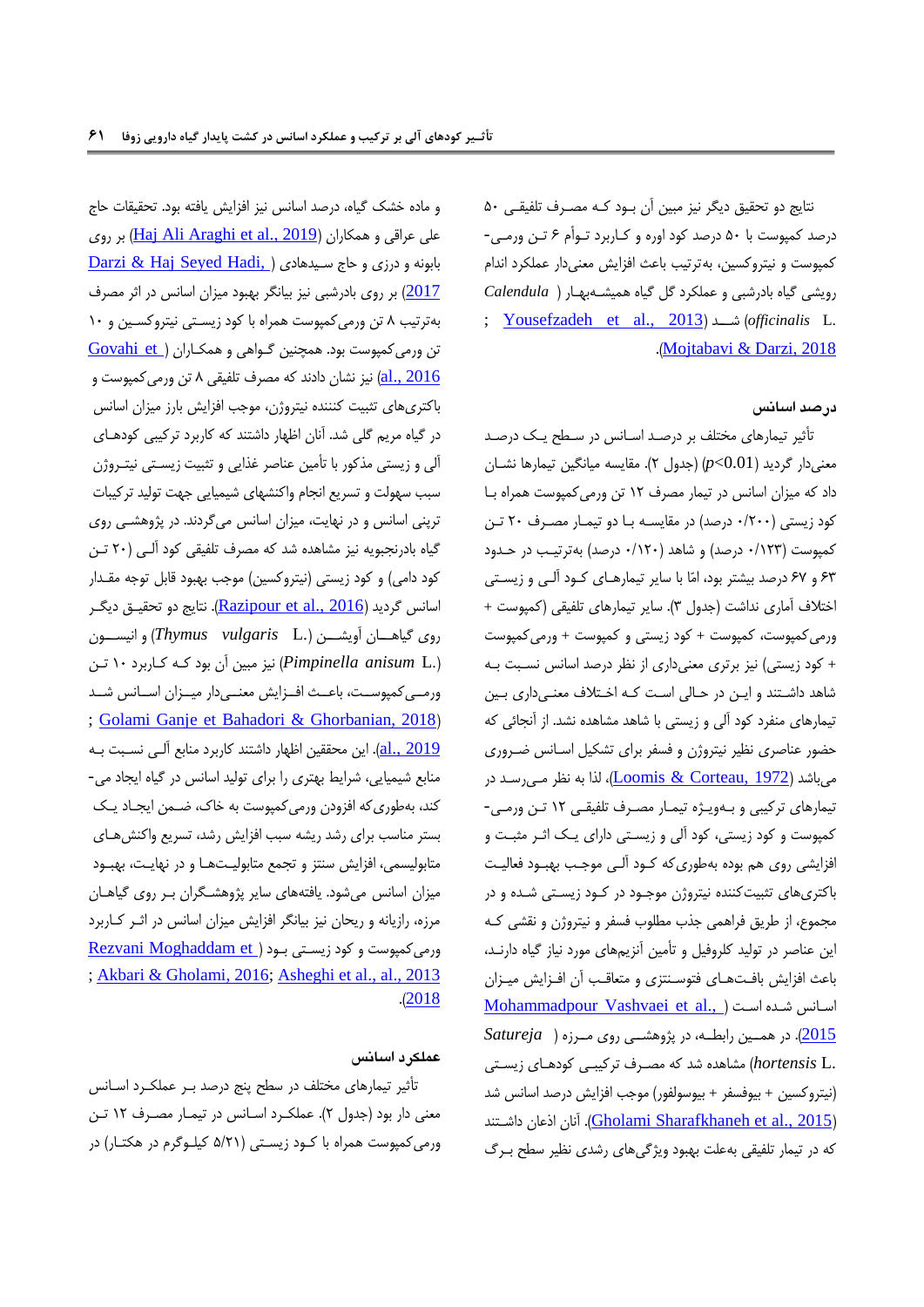مقایسه با دو تیمار کاربرد ۲۰ تن کمپوست (۲/۸۱ کیلوگرم در هکتـار) و شاهد )1/16 کیلوهرم در هکتار( بهترتیب در حدود 63 و 501 درصد بیشتر بود و با سایر تیمارهای کود آلی و زیستی تفاوت آماری نداشـت (جدول ٣). از آنجائی که عملکرد اسانس تحت تأثیر مستقیم عملکرد خشک پیکره رویشی و میزان اسانس قرار دارد و این دو ویژگی نیز در تیمار کاربرد تلفیقی 10 تن ورمیکمپوسپ و کود زاستی )باکتریهای *ازتوباکتر و آزوسپیریلوم*) به بیشترین مقدار خود رسـید، لـذا مـیتـوان انتظار داشت که عملکرد اسانس در ایـن تیمـار نیـز بیشـترین باشـد. یافتههای یک پژوهش بر روی مریم گلی نیز آشکار کرد کـه مصـرف توأم ورمیکمپوسپ )6 تـن در هکتـار( و بـاکتری هـای تثبیـپ کننـدر نیتروژن باعث افزایش قابل توجه عملکرد اسانس شد (Sovahi et [2016 .,al](#page-13-3)). آنها بهبود عملکـرد اسـان را بـه اثـر مثبـپ ورمـی - کمپوست و باکتریهای تثبیتکننده نیتروژن بر روی درصد اسـانس و عملکرد خشک پیکره رویشی نسبت دادنـد. در پژوهشـی دیگـر روی *Lallemantia iberica* Fischer & C.A. ( شهری بالنگو هیار Meyer) مشخص شد کـه عملکرد اسـانس در تیمارهـای مصـرف تلفیقی ١٠ تن ورمی کمپوست و کود زیستی (باکتریهای تثبیتکننـده نیتروژن و حل کننده فسفات) و کـاربرد تلفیقـی ورمـی کمپوسـټ (۷۵ درصد)، کود زیستی و کود شیمیایی (۲۵ درصد) به طرز بـارزی بیشـتر از تیمار کود شـیمیایی بـود (Rezaei Chiyaneh et al., 2019). اان محققین اظهار داشتند مصرف کودهای زاستی و آلـی شـرااط را برای جذب عناصر غذایی بهخصوص نیتروژن و فسـفر مهیـا کـرده و باعث افزایش درصد اسانس و متعاقب آن افـزایش عملکـرد اسـانس شده است. نتایج تحقیقات زراعی بر روی گیاهـان بادرشـبی، رازیانـه، بابونه، ریحان و همیشه بهار نیز مؤید ایـن موضـوع بـود کـه کـاربرد ورمی کمپوست و کود زیستی موجب بهبود بارز عملکرد اسانس گردید ; [Akbari &](#page-12-3) [Darzi & Haj Seyed Hadi, 2017](#page-12-1)) [Gholami, 2016;](#page-12-3) [Haj Ali Araghi et al., 2019;](#page-13-2) .)[Asheghi et al., 2018;](#page-12-2) [Mojtabavi & Darzi, 2018](#page-14-6)

**درصد سیسپینوکامفون در اسانس**

تأثیر تیمارهای مختلف در سطح یک درصـد بـر درصـد سـیس-یینوکامفون معنی دار بود (جدول ۲). مقایسه میانگین هـا نشــان دهنـده تفاوت معنیداری در بین آنهـا بـود، بـه نحـوی کـه درصـد سـی - یینوکامفون در اسان در تیمار مصرف تلفیقی 14 تن کمپوسپ، 8 تن

ورمی کمپوست و کـود زیسـتی (۶۳/۵۶ درصـد) در مقایسـه بـا سـایر تیمارها بهطور معنـی داری برتـری داشـپ و ااـن برتـری نسـبپ بـه تیمارهای ۲۰ تـن کمپوست (۳۵/۸۴ درصـد)، کـود زیسـتی (۴۵/۶۴ درصد)، ۱۲ تن ورمیکمپوست همراه با کود زیستی (۴۶/۱۱ درصـد) و شاهد (۴۶/۳۱ درصد) به مراتب بیشتر بود (جدول ۳). میتوان اظهـار داشت که مصرف توأم کودهای آلی (کمپوسـټ و ورمـی6کمپوسـټ) و زیستی (باکتریهای *ازتوباکتر و آزوسپیریلوم) کـ*ه از سـلامت و ارزش کیفی بالایی برخوردار بوده، غنی از ریزجانداران مفید خاکزی، عناصر غذایی پر و کم مصرف بوده، بـا آزادسـازی تـدریجی عناصـر غـذایی، ضمن بهبود مناسب رشد هیار و تأثیر مثبـپ احتمـالی آن بـر ترکیـب اسانس، سبب افزایش درصد سیس پینوکامفون در اسـانس گیـاه زوفـا شده و در نتیجه، کیفیت اسانس این گیاه را بهبـود بخشـید. در همـین رابطه، در تحقیقی روی رازاانه آشکار شد که مصرف ترکیبی کودهای آلی و زیستی (۸ تن ورمیکمپوست و قارچ میکوریزا) سـبب افـزایش درصد آنتـول در اسـانس گرديـد (Akbari & Gholami, 2016). این پژوهشگران دریافتند که کاربرد تلفیقـی کودهـای آلـی و زیسـتی مذکور از طریق تأثیر بر جذب عناصر غذایی و بهرهگیـری مطلـوب از عوامل رشدی توسط گیاه رازیانـه، موجـب افـزایش میـزان آنتـول در اسانس شده است. در یژوهشی روی بابونـه نیـز مشـاهده گردیـد کـه مصرف ترکیبی 6 تن ورمیکمپوسپ و کود زاستی نیتروکسین موجب افزایش درصد کامـازولن اسـانس شـد (.Haj Ali Araghi et al 2<u>019</u>). آنها افزایش کیفیت اسانس بابونه را به تأمین مناسب عناصر غذایی و متعاقب آن، بهبود گلدهی بابونه و اسانس آن در اثر کـاربرد کودهای آلی و زاستی مذکور، نسـبپ دادنـد. در تحقیقـی داگـر روی بادرشبی آشکار گردید که مصرف تلفیقی کود آلی و زیستی (۲۰ تـن کود دامی و بیوسوپرفسفات) موجب افـزایش کیفیـت اسـانس (درصـد ژرانیل استات( شد )2018 ,Darzi & Miri). ساار تحقیقات انجـام گرفتــه روی گیاهـــان مـــریم گلـــی، بادرشـــبی، بابونـــه و گشـــنیز )*.*L *sativum Coriandrum* )نیز مؤاد ا زااش کیفیپ اسان در اثرکاربرد تلفیقی کودهای آلی و زیستی است (2003 , Naguib, 2003 [Hussein et al., 2006;](#page-13-5) [Darzi & Haj Seyed Hadi,](#page-12-1)  .)[2014;](#page-12-1) [Govahi et al., 2017](#page-13-3)

**درصد ترانسپینوکامفون در اسانس** تأثیر تیمارهای مختلف کاربرد کودهای آلـی و زاسـتی در سـطح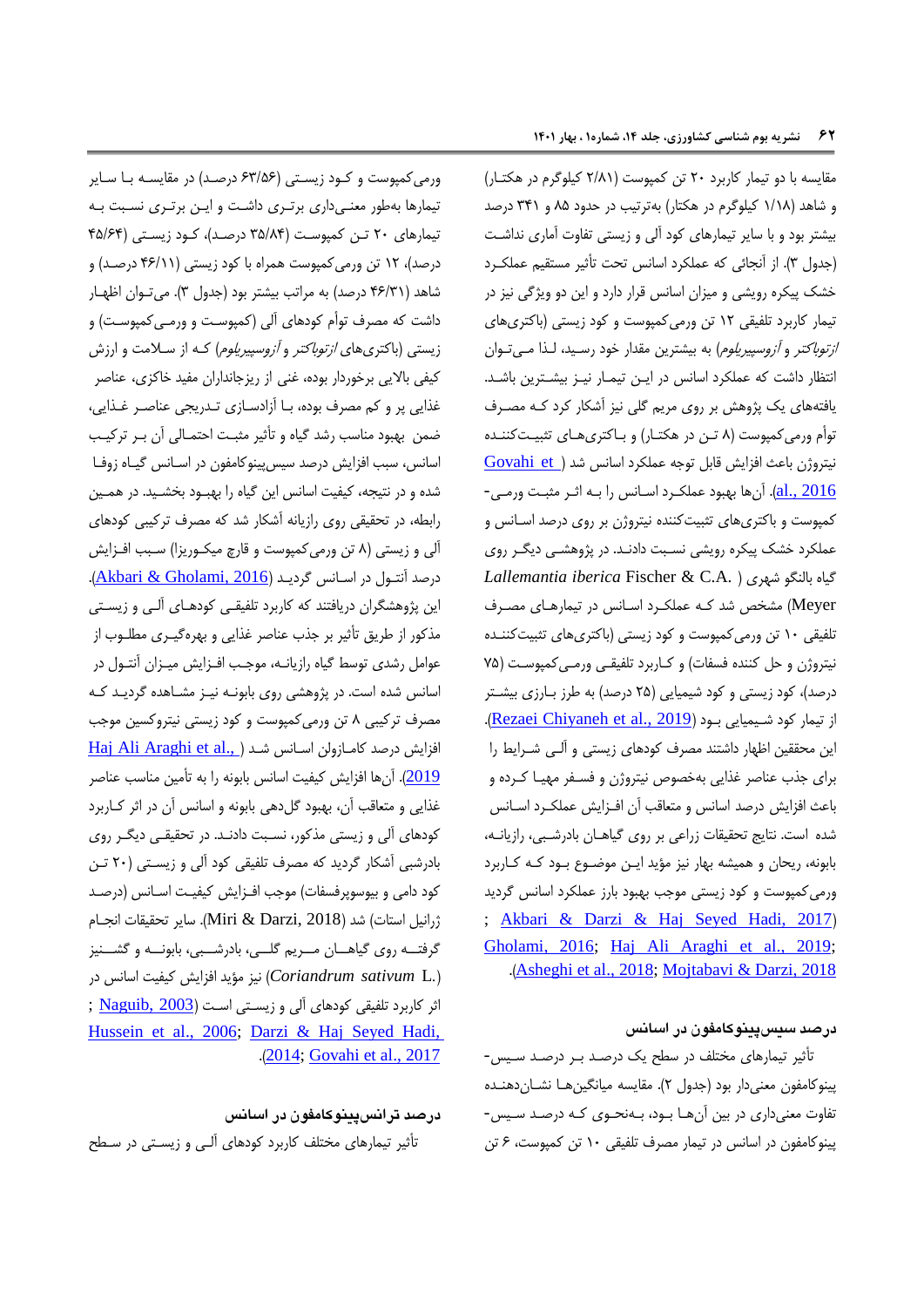## **درصد بتافالندرن در اسانس**

نتايج بهدست آمده از تجزيه واريانس آزمايش (جـدول ٢)، نشــان داد که تأثیر تیمارهای مختلف کودهای آلی و زاستی در سطح احتما یک درصد بر درصد بتـافلانـدرن در اسـانس معنـی دار بـود. مقایسـه میانگینها نیز نتان داد که در بین تیمارها تفـاوت معنـی داری وجـود داشت، بهطوریکه درصد بتـافلانـدرن در اسـانس در تیمـار مصـرف تلفیقی ۱۰ تن کمپوست، ۶ تن ورمی کمپوست و کـود زیسـتی (۹/۷۱ درصد) در مقایسه با پنج شـاهد (۸/۲۹ درصـد)، کـاربرد کـود زیسـتی )6/13 درصد(، مصرف 04 تن کمپوسپ )1/50 درصد(، کاربرد 10 تن ورمیکمپوست (۶/۷۶ درصد) و کاربرد تلفیقی ۱۲ تن ورمیکمپوست و کود زیستی (۵/۸۶ درصد) بهترتیب در حـدود ۱۷، ۱۹، ۳۲، ۴۴ و ۶۶ درصد بیشتر بود و با سایر تیمارها تفاوت معنـیداری نداشـت (جـدول ۴). به نظر می رسد افزایش درصـد بتـافلانـدرن در اسـانس در تیمـار مصرف توأم کمپوسپ، ورمیکمپوسپ و کود زاستی، بـه دلیـل اثـرات افزایشی و تشدیدکننده آنها بـر آزادسـازی و جـذب مطلـوب عناصـر معدنی و نیز نگهداری و دسترسی بهموقع به آب و پیامـد آن افـزایش رشد و کیفیت اسانس (درصد بتافلاندرن) در پیکره رویشی گیـاه زوفـا باشد و این در حالی است که این افزایش بارز در درصد بتافلاندرن، در تیمارهای منفرد کود زاستی و کود آلی متاهدر نتـد. بـه طـور کلـی ، افزایش کمی ترکیبات اسانس در گیاهان در نتیجـه فراهمـی مناسـب عناصر غذایی نظیر نیتروژن در افزایش زیستتوده برگ میباشـد کـه منجر به افزایش ظرفیت فتوسنتزی و در نتیجه، تأمین مواد مورد نیـاز بـرای بیوســنتز ترکیبــات اســانس خواهــد شــد ( Ormeno & <u>Fernandez, 2012</u>). در پژوهشی روی رازیانه نیز مشـاهده گردیـد که دو تیمار مصرف تلفیقـی ورمـی کمپوسـپ و کمپوسـپ و مصـرف تلفیقی ورمی کمپوست و کـود زیسـتی (حـاوی بـاکتری تثبیـتکننـده نیتروژن[\)](#page-14-7)، موجب افزایش درصد آنتول اسانس شد (Moradi et al., ) 2<u>011</u>). این پژوهشگران اذعان داشتند که عرضـه عناصـر غـذایی از منابع تلفیقی آلی و زیستی که متناسب با مراحل رشدی گیاه میباشـد باعث افزایش میزان آنتول و بهبـود کیفیـت اسـانس گردیـد. در یـک مطالعه زراعی روی هیار همیتهبهـار هـم متـاهدر شـد کـه مصـرف تلفیقی ۶ تن ورمی کمپوست و نیتروکسـین، باعـث افـزایش معنـیدار درصد آلفاکادینول در اسانس در مقایسه با تیمارهای مصرف منفرد ١٢ و ١٨ تن ورمی کمپوست شد (Mojtabavi & Darzi, 2018).

یک درصد بر درصد ترانس پینوکامفون در اسانس معنیدار شد (جدول 0(. مقااسه میانگینها، تفاوت قابل توجهی را بین آنها نتان داد، به- نحوی که درصد ترانس پینوکامفون در تیمار مصـرف تلفیقـی ١٠ تـن کمپوسپ و 8 تن ورمیکمپوسپ )13/01 درصـد(، تفـاوت آمـاری بـا تیمار کاربرد تلفیقی ٢٠ تن کمپوست و کـود زیسـتی (١٩/٢۶ درصـد) نداشت، ولی در مقایسه با سایر تیمارها برتری قابل توجهی داشت به-طوری که بهویژه نسبت به تیمار مصرف تلفیقی ١٠ تن کمپوست، ۶ تن ورمی کمپوست و کود زیستی (۲/۵۰ درصـد)، چنـد برابـر آن بـوده است (جدول ٣). افزایش درصد ترانس پینوکامفون در دو تیمار مصـرف تلفیقی 14 تن کمپوسپ، 8 تن ورمیکمپوسـپ و کـود زاسـتی و نیـز کاربرد توأم ٢٠ تن کمپوست و کود زیستی، علاوهبر تـأثیر تغذیـهای کودهای آلی و زیستی مورد استفاده در تشکیل این ترکیب، مـیتوانـد بهدلیل کاهش محسوس سایر اجزاء مهـم اسـانس، بـهویـژه سـیس-یینوکامفون در اان تیمـار باشـد. در همـین ارتبـاط، در تحقیقـی روی رازیانه مشاهده شد که مصرف ١٠ تن ورمی کمپوست سـبب افـزایش درصد ترانس آنتـول و کـاهش درصـد متيـل کـاويکول و ليمـونن در اسانس در مقايسه بـا شـاهد گرديـد (Mohammadi & Rezaei [2019 ,Chiyaneh](#page-14-12)). آنها اظهار داشتند که دسترسی بهتر و بیتـتر عناصر غذایی از طریق مصـرف ورمـی کمپوسـټ، منجـر بـه افـزایش ترکیب اصلی اسانس (ترانس آنتول) شد. گزارش یـک پـژوهش روی هیار زنیان نیز حـاکی از آن بـود کـه مصـرف تلفیقـی کودهـای آلـی (ورمی کمپوست و اسید هیومیک)، موجب افزایش درصد تیمول و پارا-سیمن در اسانس شـد <u>(Khalesro & Malekian, 2017)</u>. آنـان اظهار داشتند که کاربرد نهادههـای آلـی بـا منشـأ طبیعـی، عـلاوهبـر سازگاری بالا با محیط زیست، موجب بهبود خصوصیات کمّی و کیفی گیاه دارویی زنیان میشود. همچنین در پژوهشی روی رازیانـه، نشـان دادر شد هنگامی که از کودهای زاستی بهصورت تلفیقـی بـا ورمـی - کمپوست استفاده شد، درصد آنتول در اسـانس و کیفیـت آن افـزایش افت (<u>Moradi et al., 2011)</u>. در پژوهشهـای مـرتبط بـا تـأثیر مصرف کودهای آلی )دامی و ورمیکمپوسـپ( روی هیاهـان هتـنیز، ریحان و انیسون، افزایش برخی ترکیبات تشکیل دهنده اسـانس (بـه-ترتیب آلفایینن، بورنیل استات و آنتول) در اثر کاهش دیگـر اجـزاء آن (بهترتیب ژرانیل استات، بتاپینن و استراگول)، مورد تأکید قـرار گرفتـه ; [Darzi & Haj Seyed Hadi, Darzi et al., 2013](#page-12-1) ( اسـپ .)[2014;](#page-12-1) [Rahmanian et al., 2017](#page-14-13)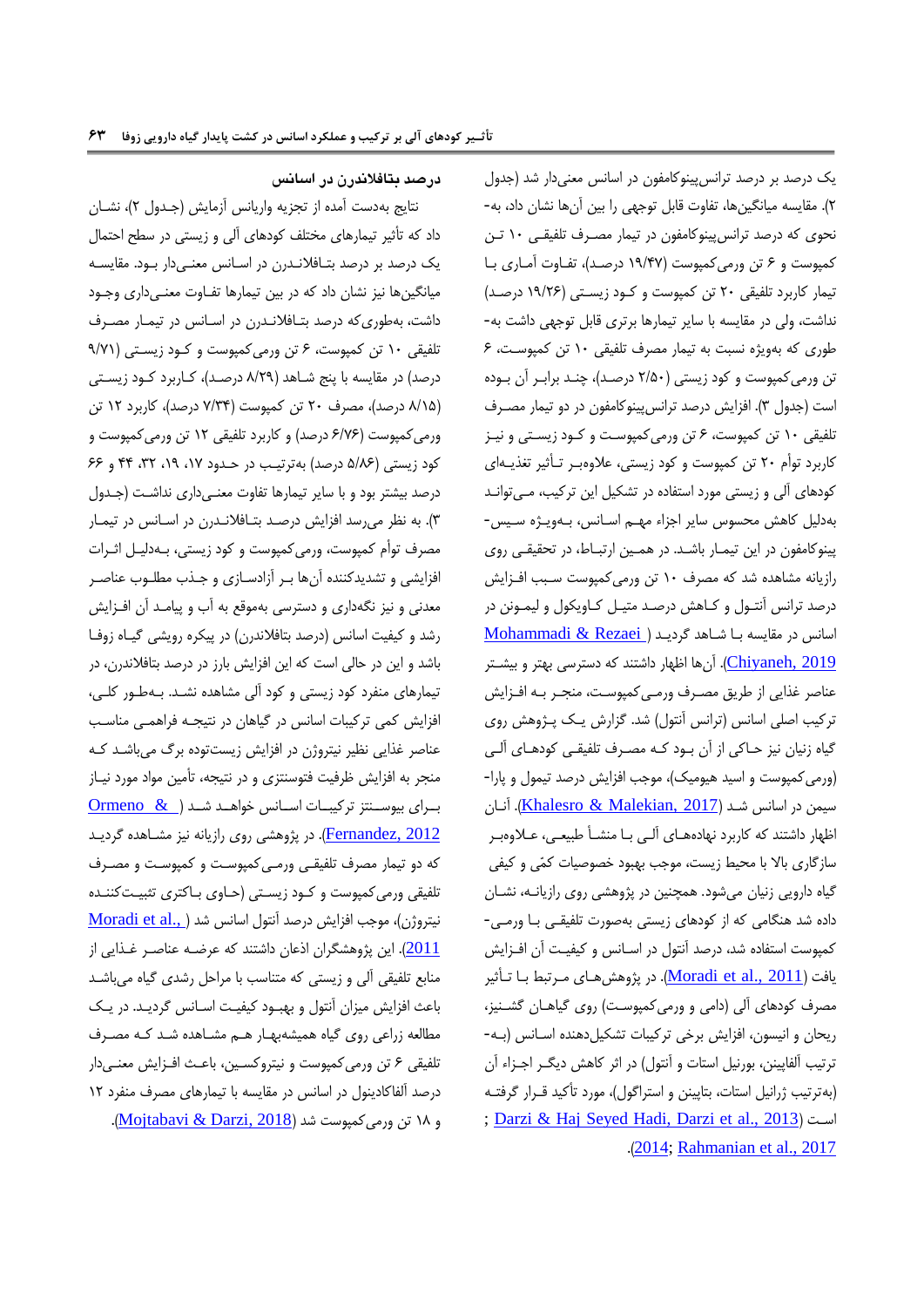**درصد تیمول در اسانس**

تأثیر تیمارهای مختلف حاوی کودهـای آلـی و زاسـتی در سـطح احتمال یک درصد بر درصد تیمول در اسانس معنیدار گردید (جـدول 0(. بین تیمارهای مختلف از نظر درصد تیمو تفـاوت قابـل تـوجهی وجود داشت، بهطوری که درصد تیمول در تیمار تلفیقی مصرف ٢٠ تن کمپوست و کود زیستی (۴/۹۵ درصد) در مقایسـه بـا شـاهد (۴/۱۵ درصد) و تیمارهای مصرف ٢٠ تن کمپوست (٣/٢٨ درصـد)، کـاربرد تلفیقی 14 تن کمپوسـپ و 8 تـن ورمـی کمپوسـپ ) 0/30 درصـد( و مصرف تلفیقی 10 تن ورمیکمپوسپ و کـود زاسـتی ) 0/34 درصـد( بهطور معنیداری بیتتر بود، امّا با ساار تیمارها از جمله تیمار مصـرف تلفیقی 14 تن کمپوسپ، 8 تن ورمیکمپوسپ و کـود زاسـتی ) 0/03 درصد) اختلاف آماری نداشت (جدول ۳). بهبود درصد تیمول در تیمار مصرف تلفیقی کمپوست و کود زیستی، علاوهبر تأثیر تغذیهای این دو منبع آلی و زیستی در تشکیل این ترکیب، مـی توانـد بـهدلیـل تقلیـل محسـوس سـایر اجـزاي مهـم اسـانس، شـامل سـیسپینوکـامفون و والریـانول در ایـن تیمـار باشـد. در همـین ارتبـاط، در تحقیقـی روی بادرشبی متاهدر شد که مصرف تلفیقی 14 تن ورمیکمپوسپ و کـود زیستی سبب افزایش درصد نرال و متعاقب آن کاهش درصد ژرانیـول در اسـانس گرديـد <u>(Darzi & Haj Seyed Hadi, 2017)</u>. در یافتههای سایر محققین هم در ارتباط با کاربرد کودهای آلی و زیستی روی هیاهـان زنیـان، بـهلیمـو )Kunth *citriodora Lippia* )و همیشه بهار، افزایش برخی ترکیبات اسانس (بهترتیب تیمـول، گامـا المن و آلفا کادینول) در اثر تقلیل سایر اجزای آن (بهترتیب پارا سیمن، لیمونن و مورولن[\)](#page-12-6) مورد تأیید قرار گرفته است ( .<u>.Akbarinia et al</u> .); [Ebadi et al., 2016;](#page-13-9) [Mojtabavi & Darzi, 2018](#page-14-6)[2004](#page-12-6)

## **درصد والریانول و فیتول در اسانس**

نتايج بهدست آمده از تجزيه واريانس آزمايش (جـدول ٢)، نشـان داد که تأثیر تیمارهای مختلف کودهای آلی و زیسـتی در سـطح یـک درصد بر درصد والریانول و فیتول در اسـانس معنـیدار بـود. مقایسـه میـانگین تیمارهـا نیـز، تفـاوت محسوسـی را بـین آنهـا نتـان داد بهطوری که بیشترین مقدار والریـانول (۵/۳۶ درصـد) و فیتـول (۲/۱۹ درصد) در اسانس در تیمـار کـاربرد ۲۰ تـن کمپوسـت مشـاهده شـد (جدول ٣). با توجه به کاهش معنیدار سایر اجزای مهم اسانس، نظیـر

سیس پینوکامفون، بتافلانـدرن و تیمـول در تیمـار مصـرف ٢٠ تـن -کمپوست، محتمل بهنظر میرسد که ایـن تقلیـل، بـا افـزایش درصـد والریانول و فیتول در اسانس جبران شده باشـد. در همـین رابطـه، در پژوهشی روی مریم گلی مشـخص شـد کـه مصـرف ۸ تـن ورمـی-کمپوست موجب کاهش درصد ١ و ٨ سینئول اسانس و افزایش درصد آلفـاتوجون اسـانس گرديـد <u>(Govahi et al., 2017</u>). ايـن مسـئله بهوضوح در یافتههای سایر پژوهشگران روی گیاهان بابونـه، ریحـان، زازيانـهو انيسـون گـزارش شـده اسـت (<u>Anwar et al., 2005</u> ; [Khalid et al., 2006;](#page-13-10) [Moradi et al., 2011;](#page-14-7) [Darzi et](#page-12-1)  .)[al., 2013;](#page-12-1) [Haj Ali Araghi et al., 2019](#page-13-2)

# **نتیجهگیری**

بهطور کلی، نتایج حاصل از این یـژوهش نشـان داد کـه مصـرف تلفیقی کودهای آلی و زاستی بهطور قابل توجه و مثبتی بـر عملکـرد، مقدار و ترکیب اسانس زوفا مؤثر بوده به نحوی که بیشترین عملکـرد اندام رویشی، درصد اسانس و عملکرد آن در تیمار مصرف تلفیقـی ١٢ تن ورمی کمپوست و کود زیستی بهدست آمد. همچنین بهترین کیفیت اسانس در تیمار تلفیقی کاربرد ١٠ تن کمپوست، ۶ تن ورمی کمپوست و کود زیسـتی مشـاهده شـد کـه دارای بیشـترین ترکیبـات سـیس-یینوکامفون (ترکیب غالب) و بتافلاندرن در اسانس زوفا بوده و از نظـر ترکیب تیمول هم اختلاف آماری با تیمار برتر مربوطه نداشـته اسـت. طبیعی است که این افزایش در ترکیبات نامبـرده، منجـر بـه کـاهش محسوس در سایر اجزای اسانس شامل تـرانسپینوکـامفون، فیتـول و والریانول در تیمار ترکیبی کـاربرد ١٠ تـن کمپوسـت، ۶ تـن ورمـی-کمپوست و کود زیستی شده است. در مجموع، به نظر میرسد کـه در تحقیق حاضر، کاربرد تلفیقی کودهای آلی و زاستی از طراق راهمـی مناسـب عناصـر غـذایی منجـر بـه افـزایش زیسـتتـوده و ظرفیـت توسنتزی شدر و با تأمین مواد مورد نیـاز هیـار زو ـا، موجـب بهبـود درصد اسانس و ترکیبات آن شده است.

# **سپاسگزاری**

بدین وسیله از مدیر و کلیه کارکنان شرکت کشاورزی و دامپروری ران در شهرستان یروزکور که صمیمانه ما را در انجـام ااـن تحقیـق یاری نمودهاند، تشکر می کنیم.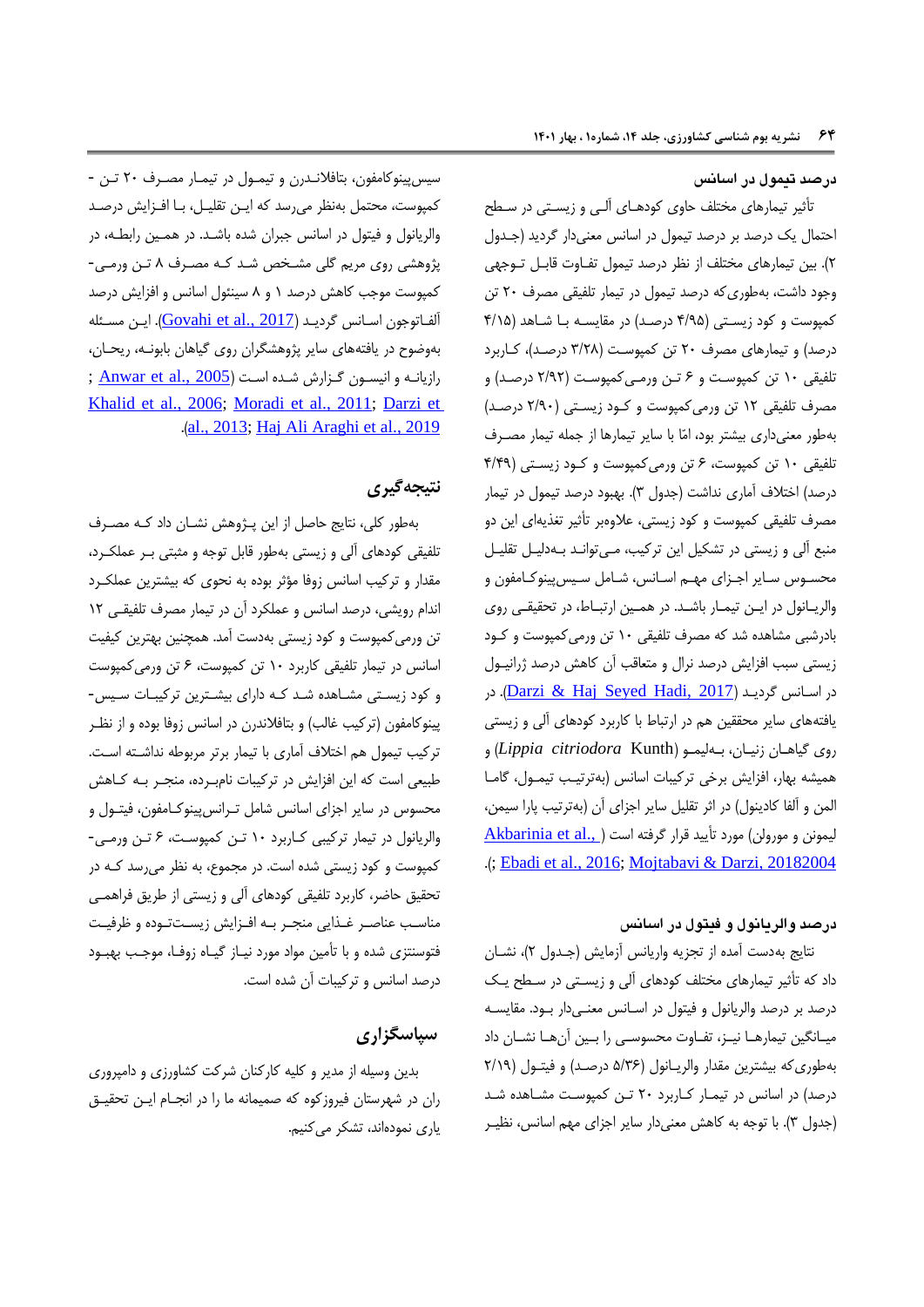#### **References**

- <span id="page-12-4"></span>Adams, R.P., 2007. Identification of essential oil components by gas chromatography/mass spectrometry, Fourth ed. Allured Publishing Corporation, Illinois.
- <span id="page-12-3"></span>Akbari, I., and Gholami, A., 2016. Evaluation of mycorrhizal fungi, vermicompost and humic acid on essence yield and root colonization of fennel. Iranian Journal of Field Crops Research 13: 840-853. (In Persian with English Summary)
- <span id="page-12-6"></span>Akbarinia, A., Ghalavand, A., Sefidkon, F., Rezaee, M.B., and Sharifi Ashoorabadi, E., 2004. Study on the effect of different rates of chemical fertilizer ,manure and mixture of them on seed yield and main, compositions of essential oil of Ajowan (*Trachyspermum copticum*). Pajouhesh and Sazandegi 61: 32-41. (In Persian with English Summary)
- <span id="page-12-7"></span>Anwar, M., Patra, D.D., Chand, S., Alpesh, K., Naqvi, A.A., and Khanuja, S.P.S., 2005. Effect of organic manures and inorganic fertilizer on growth, herb and oil yield, nutrient accumulation, and oil quality of French basil. Communications in Soil Science and Plant Analysis 36: 1737- 1746.
- <span id="page-12-0"></span>Arancon, N., Edwards, C.A., Bierman, P., Welch, C., and Metzger, J.D., 2004. Influences of vermicomposts on field strawberries: 1. Effects on growth and yields. Bioresource Technology 93: 145-153.
- <span id="page-12-2"></span>Asheghi, P., Darzi, M.T., and Haj Seyed Hadi, M.R., 2018. Effects of organic and bio-fertilizers on biomass yield and quantity and quality of essential oil of green basil (*Ocimum basilicum* L.) in Firouzkuh region. Iranian Journal of Horticultural Science 49: 199-211. (In Persian with English Summary)
- <span id="page-12-5"></span>Bahadori, F., and Ghorbanian, D., 2018. Evaluation of vermicompost and arbuscular mycorrhizal fungi (*Glomus intraradices*) efficiency on essential oil and dry herb yield of *Thymus vulgaris* in the field conditions. Plant Productions Technology 18: 81-91. (In Persian with English Summary)
- <span id="page-12-1"></span>Darzi, M.T., Haj Seyed Hadi, M.R., and Rejali, F., 2013. Effects of vermicompost and phosphatic biofertilizer application on quantity and quality of essential oil in anise (*Pimpinella anisum* L.). Iranian Journal of Medicinal and Aromatic Plants 29: 583-594. (In Persian with English Summary)
- Darzi, M.T., and Haj Seyed Hadi, M.R., 2014. Response of concentration and composition of essential oil of coriander (*Coriandrum sativum* L*.*) to cattle manure and nitrogen fixing bacteria. Ethno-Pharmaceutical Products 1: 35-42.
- Darzi, M.T., and Haj Seyed Hadi, M.R., 2017. The effects of manure, vermicompost, nitroxin and bio-superphosphat application on quantity and quality of essential oil of dragonhead*.* Crops Improvement 19: 543-560. (In Persian with English Summary)
- Darzi, M.T., and Miri, H., 2018. Effects of manure and phosphate solubilizing biofertilizer on growth, yield and essential oil quality of dragonhead (*Dracocephalum moldavica* L.) in Firouzkuh region. Iranian Journal of Field Crop Science 49: 35-45. (In Persian with English Summary)
- Darzi, M.T., and Mojtabavi, K., 2018. Effects of vermicompost and nitroxin application on flower yield, yield components and essential oil quality of marigold (*Calendula officinalis* L.). Iranian Journal of Medicinal and Aromatic Plants 33: 1034-1046. (In Persian with English Summary)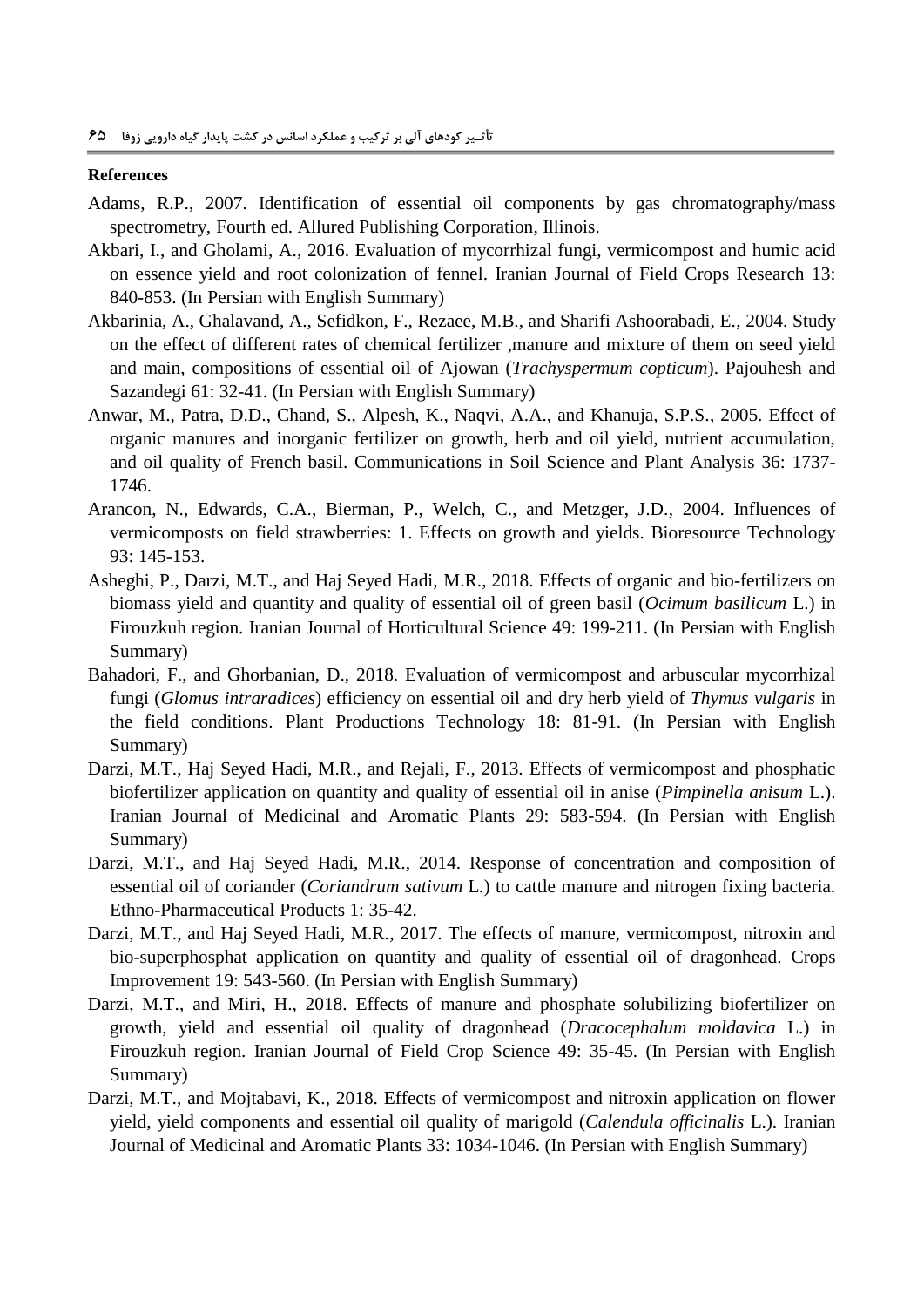- <span id="page-13-9"></span>Ebadi M.T., Azizi, M., Sefidkon, F., and Ahmadi, N., 2016. Effects of organic and chemical fertilizers on leaf yield, percent and essential oil components of *Lippia citriodora* Kunth. Journal of Horticultural Science 30: 293-302. (In Persian with English Summary)
- <span id="page-13-0"></span>El Ghadban, E.A.E., Shalan, M.N., and Abdel, L.T.A.T., 2006. Influence of biofertilizers on growth, volatile oil yieldand constituents of fennel (*Foeniculum vulgare* Mill.). Egyptian Journal of Agricultural Research 84: 977-992.
- <span id="page-13-8"></span>Gholami Ganje, S., Salehi, A., Shahrasbi, S., and Amirinasab, A.M., 2019. Evaluation the effect of vermicompost different levels and mycorrhiza fungi on yield and essential oil production of Anise (*Pimpinella anisum* L.)*.* Iranian Journal of Horticultural Science 50: 325-335. (In Persian with English Summary)
- <span id="page-13-7"></span>Gholami Sharafkhaneh, E., Jahan, M., Banayan Avval, M., Koocheki, A.R., and Rezvani Moghaddam, P., 2015. The effect of organic, bio and chemical biofertilizers on some agroecological characteristics, yield and essential oil of *Satureja hortensis* L. in Mashhad conditions. Journal of Agroecology 7: 179-189. (In Persian with English Summary)
- <span id="page-13-3"></span>Govahi, M., Ghalavand, A., Nadjafi, F., and Sorooshzadeh, A., 2016. Effects of different soil fertility systems on some physiological characteristics, yield and essential oil of sage (*Salvia officinalis* L.) under different irrigation regimes*.* Iranian Journal of Medicinal and Aromatic Plants 32: 333-345. (In Persian with English Summary)
- Govahi, M., Ghalavand, A., Nadjafi, F., and Sorooshzadeh, A., 2017. Effects of vermicompst, bio and nitrogen fertilizers on quantitative and qualitative yield of sage (*Salvia officinalis* L.) under different humidity condition. Journal of Agroecology 9: 445-457. (In Persian with English Summary)
- <span id="page-13-2"></span>Haj Ali Araghi, M., Darzi, M.T., and Haj Seyed Hadi, M.R., 2019. Integrated application of vermicompost and nitroxin and quantitative and qualitative characteristics of germanchamomile (*Matricaria chamomilla* L.)*.* Journal of Agriculture Science and Sustainable Production 29: 85- 99. (In Persian with English Summary)
- <span id="page-13-5"></span>Hussein, M.S., El-Sherbeny, S.E., Khalil, M.Y., Naguib, N.Y., and Aly, S.M., 2006. Growth characters and chemical constituents of *Dracocephalum moldavica* L. plants in relation to compost fertilizer and planting distance. Scientia Horticulturae 108: 322-331.
- <span id="page-13-1"></span>Kamayestani, N., Rezvani Moghaddam, P., Jahan, M., and Rejali, F., 2015. Effects of separated and integrated application of bio and organic fertilizers on some quantitative and qualitative characteristics of anise (*Pimpinella anisum* L.). Iranian Journal of Field Crops Research 13: 62- 70. (In Persian with English Summary)
- <span id="page-13-6"></span>Kapoor, R., Giri, B., and Mukerji, K.G., 2004. Improved growth and essential oil yield and quality in *Foeniculum vulgare* Mill on mycorrhizal inoculation supplemented with P-fertilizer. Bioresource Technology 93: 307-311.
- <span id="page-13-4"></span>Khalesro, S., and Malekian, M., 2017. Effects of vermicompost and humic acid on morphological traits, yield, essential oil content and component in organic farming of ajwan (*Trachyspermum ammi* L.). Iranian Journal of Medicinal and Aromatic Plants 32: 968-980. (In Persian with English Summary)
- <span id="page-13-10"></span>Khalid, K.H.A., Hendawy, S.F., and El Gezawy, E., 2006. *Ocimum basilicum* L. production under organic farming. Research Journal of Agriculture and Biological Sciecnes 2: 25-32.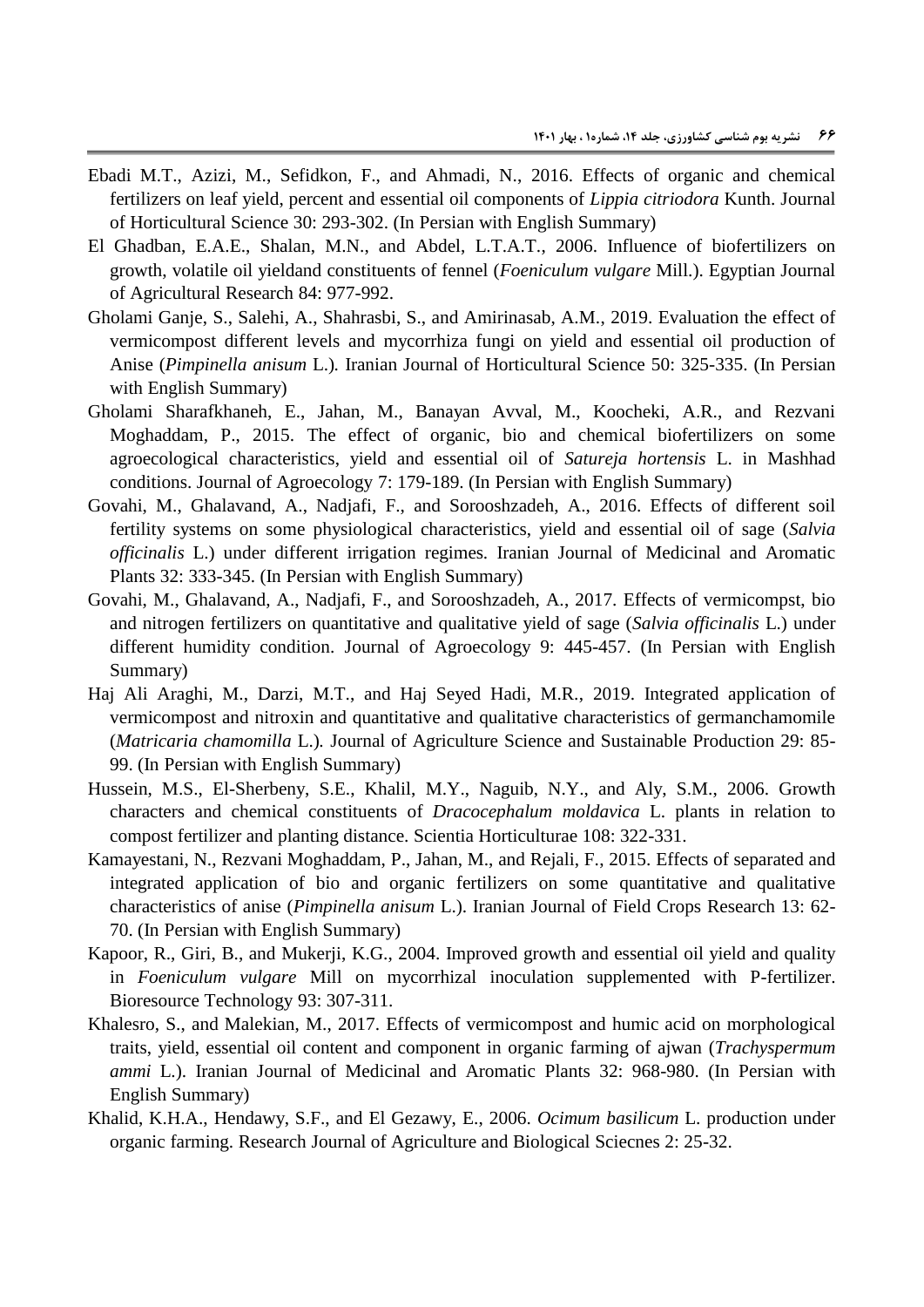- **تأثـیر کودهای آلی بر ترکیب و عملکرد اسانس در کشت پایدار گیاه دارویی زوفا 55**
- <span id="page-14-4"></span>Kizil, S., Hasimi, N., Tolan, V., Kilinc, E., and Karatas, H., 2010. Chemical composition, antimicrobial and antioxidant activities of hyssop (*Hyssopus officinalis* L.) essential oil. Notulae Botanicae Horti Agrobotanici Cluj-Napoca 38: 99-103.
- <span id="page-14-8"></span>Loomis, W.D., and Corteau, R., 1972. Essential oil biosynthesis. Recently Advance in Phytochemistry 6: 147-185.
- <span id="page-14-0"></span>Mahfouz, S.A., and Sharaf Eldin, M.A., 2007. Effect of mineral vs. biofertilizer on growth, yield, and essential oil content of fennel (*Foeniculum vulgare* Mill). International Agrophisics 21: 361- 366.
- <span id="page-14-3"></span>Moghtader, M., 2014. Comparative evaluation of the essential oil composition from the leaves and flowers of *Hyssopus officinalis* L. Journal of Horticulture and Forestry 6: 1-5.
- <span id="page-14-12"></span>Mohammadi, H., and Rezaei Chiyaneh, E., 2019. Effect of vermicompost application on seed yield and quality in fababean (*Vicia faba* L.) and fennel (*Foeniculum vulgare* L.) intercropping. Iranian Journal of Crop Sciences 21: 139-154. (In Persian with English Summary)
- <span id="page-14-9"></span>Mohammadpour Vashvaei, R., Galavi, M., Ramroodi, M., and Fakheri, B.A., 2015. Effects of drought stress and biofertilizers inoculation on growth, yield and essential oil compositions of thyme (*Thymus vulgaris* L.). Journal of Agroecology 7: 237-253. (In Persian with English Summary)
- <span id="page-14-6"></span>Mojtabavi, K., and Darzi, M.T., 2018. Effects of vermicompost and nitroxin application on flower yield, yield components and essential oil quality of marigold (*Calendula officinalis* L.). Iranian Journal of Medicinal and Aromatic Plants 33: 1034-1046. (In Persian with English Summary)
- <span id="page-14-7"></span>Moradi, R., Nassiri Mahallati, M., Rezvani Moghaddam, P., Lakzian, A., and Nejad Ali, A., 2011. The effect of application of organic and biological fertilizers on quantity and quality of essential oil in fennel (*Foeniculum vulgare*). Journal of Horticultural Science 25: 25-33. (In Persian with English Summary)
- <span id="page-14-5"></span>Moro, A., Zalacain, A., De Mendoza, J.H., and Carmona, M., 2011. Effects of agronomic practices on volatile composition of *Hyssopus officinalis* L. essential oils. Molecules 16: 4131-4139.
- <span id="page-14-11"></span>Naguib, N.Y., 2003. Impact of mineral nitrogen fertilizer and organic compost on growth, herb and chemical composition of german chamomile (*Chamomilla recutita* L.). Egyptian Journal of Applied Science 18: 301–323.
- <span id="page-14-1"></span>Omidbaigi, R., 2000. Production and Processing of Medicinal Plants. Volume 3, Behnashr Co. 397 p. (In Persian)
- <span id="page-14-14"></span>Ormeno, E., and Fernandez, C., 2012. Effect of soil nutrient on production and diversity of volatile terpenoids from plants. Current Bioactive Compounds 8: 71-79.
- <span id="page-14-2"></span>Pandey, V., Verma, R.S., Chauhan, A., and Tiwari, R., 2014. Compositional variation in the leaf, flower and stem essential oils of hyssop (*Hyssopus officinalis* L.) from western-himalaya. Journal of Herbal Medicine 4: 89-95.
- <span id="page-14-13"></span>Rahmanian, M., Esmaielpour, B., Hadian, J., Shahriari, M.H., and Fatemi, H., 2017. The Effect of organic fertilizers on morphological traits, essential oil content and components of basil (*Ocimum basilicum* L.). Journal of Agriculture Science and Sustainable Production 27: 103-118. (In Persian with English Summary)
- <span id="page-14-10"></span>Razipour, P., Golchin, A., and Daghestani, M., 2016. Effects of different levels of cow manure and inoculation with nitroxin on growth and performance of *Melissa officinalis* L. Iranian Journal of